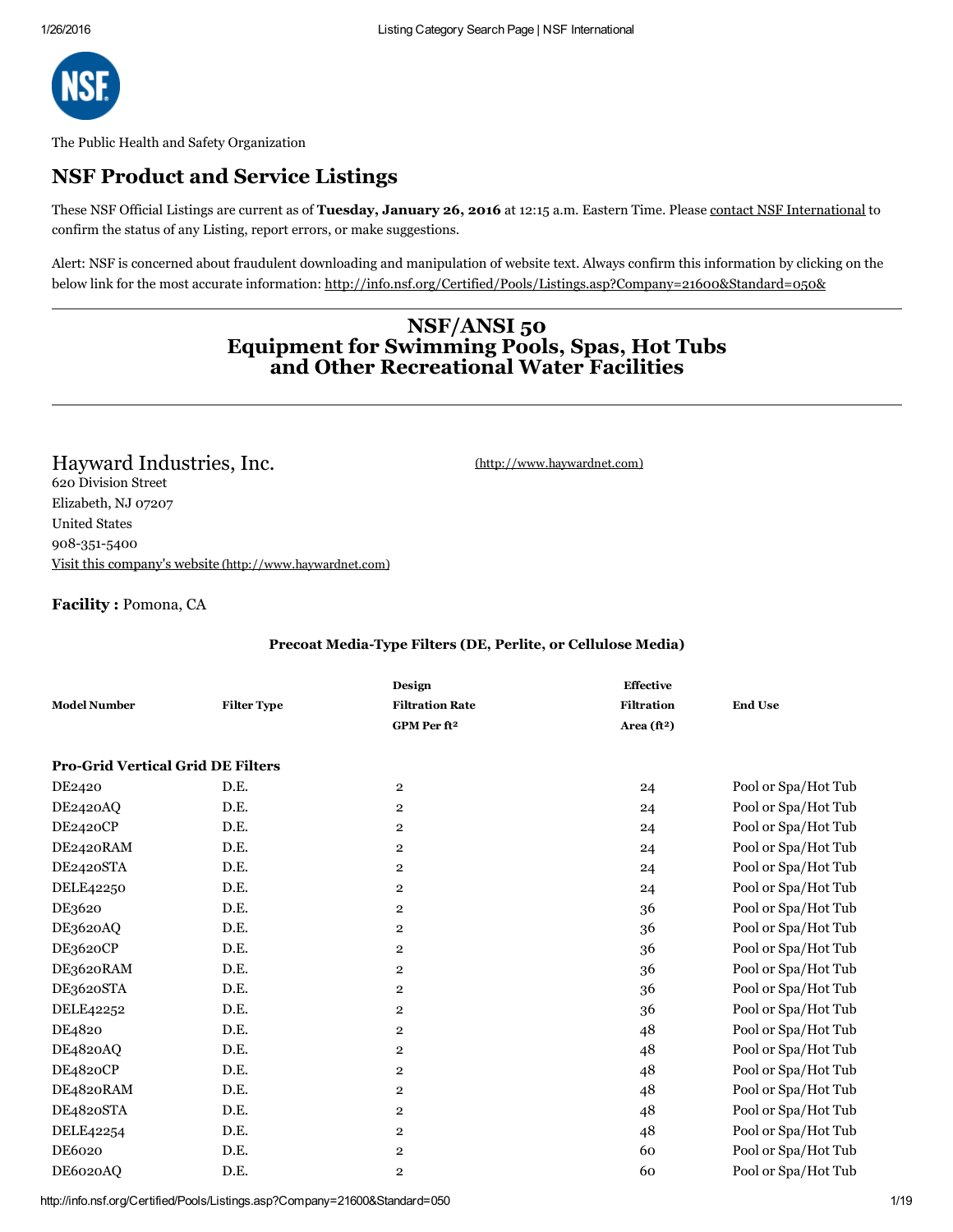| DE6020CP        | D.E. | $\overline{2}$ | 60 | Pool or Spa/Hot Tub |
|-----------------|------|----------------|----|---------------------|
| DE6020RAM       | D.E. | $\overline{2}$ | 60 | Pool or Spa/Hot Tub |
| DE6020STA       | D.E. | $\overline{2}$ | 60 | Pool or Spa/Hot Tub |
| DELE42256       | D.E. | $\overline{2}$ | 60 | Pool or Spa/Hot Tub |
| DE7220          | D.E. | $\overline{2}$ | 72 | Pool or Spa/Hot Tub |
| DE7220AO        | D.E. | $\overline{2}$ | 72 | Pool or Spa/Hot Tub |
| <b>DE7220CP</b> | D.E. | $\overline{2}$ | 72 | Pool or Spa/Hot Tub |
| DE7220RAM       | D.E. | $\overline{2}$ | 72 | Pool or Spa/Hot Tub |
| DE7220STA       | D.E. | $\overline{2}$ | 72 | Pool or Spa/Hot Tub |
| DELE42258       | D.E. | $\overline{2}$ | 72 | Pool or Spa/Hot Tub |
|                 |      |                |    |                     |

#### Sand Type Filters

|                     |                       | Design                  | <b>Effective</b>    |                     |
|---------------------|-----------------------|-------------------------|---------------------|---------------------|
| <b>Model Number</b> | <b>Filter Type</b>    | <b>Filtration Rate</b>  | <b>Filtration</b>   | <b>End Use</b>      |
|                     |                       | GPM Per ft <sup>2</sup> | Area $({\bf f}t^2)$ |                     |
|                     |                       |                         |                     |                     |
| <b>Sand Filters</b> |                       |                         |                     |                     |
| S <sub>200</sub>    | High Rate Sand        | 20                      | 2.2                 | Pool or Spa/Hot Tub |
| SLE42082            | High Rate Sand        | 20                      | 2.2                 | Pool or Spa/Hot Tub |
| S220S[2]            | High Rate Sand        | 20                      | 2.6                 | Pool or Spa/Hot Tub |
| S220T[1]            | High Rate Sand        | 20                      | 2.6                 | Pool or Spa/Hot Tub |
| S220T2[5]           | <b>High Rate Sand</b> | 20                      | 2.6                 | Pool or Spa/Hot Tub |
| S2300TPL            | High Rate Sand        | 20                      | 2.6                 | Pool or Spa/Hot Tub |
| S <sub>240</sub>    | High Rate Sand        | 20                      | 3.1                 | Pool or Spa/Hot Tub |
| S244S[2][3]         | High Rate Sand        | 20                      | 3.1                 | Pool or Spa/Hot Tub |
| S244SAQ[3]          | High Rate Sand        | 20                      | 3.1                 | Pool or Spa/Hot Tub |
| S244T[3]            | High Rate Sand        | 20                      | 3.1                 | Pool or Spa/Hot Tub |
| S244T2[3][5]        | High Rate Sand        | 20                      | 3.1                 | Pool or Spa/Hot Tub |
| S244TRAM[3]         | High Rate Sand        | 20                      | 3.1                 | Pool or Spa/Hot Tub |
| SLE42084            | High Rate Sand        | 20                      | 3.1                 | Pool or Spa/Hot Tub |
| S310S[2]            | High Rate Sand        | 20                      | 4.9                 | Pool or Spa/Hot Tub |
| S310SAQ             | High Rate Sand        | 20                      | 4.9                 | Pool or Spa/Hot Tub |
| S310T[1]            | High Rate Sand        | 20                      | 4.9                 | Pool or Spa/Hot Tub |
| S310T2[5]           | High Rate Sand        | 20                      | 4.9                 | Pool or Spa/Hot Tub |
| SLE42086            | High Rate Sand        | 20                      | 4.9                 | Pool or Spa/Hot Tub |
| S311SX[4]           | High Rate Sand        | 20                      | 4.95                | Pool or Spa/Hot Tub |
| S360SX              | High Rate Sand        | 20                      | 6.5                 | Pool or Spa/Hot Tub |
| S360SXAQ            | High Rate Sand        | 20                      | 6.5                 | Pool or Spa/Hot Tub |
| S360T2[5]           | <b>High Rate Sand</b> | 20                      | 6.5                 | Pool or Spa/Hot Tub |

[1] Beginning serial number for NSF listed models is 019. [2] Beginning serial number for NSF listed models is 320B24. [3] NTS ‐ Special logo for In The Swim [4] Beginning serial number for NSF listed models is 320J24 [5] With or without suffix AU

Recessed Automatic Surface Skimmers

### Skimmers[1] [2]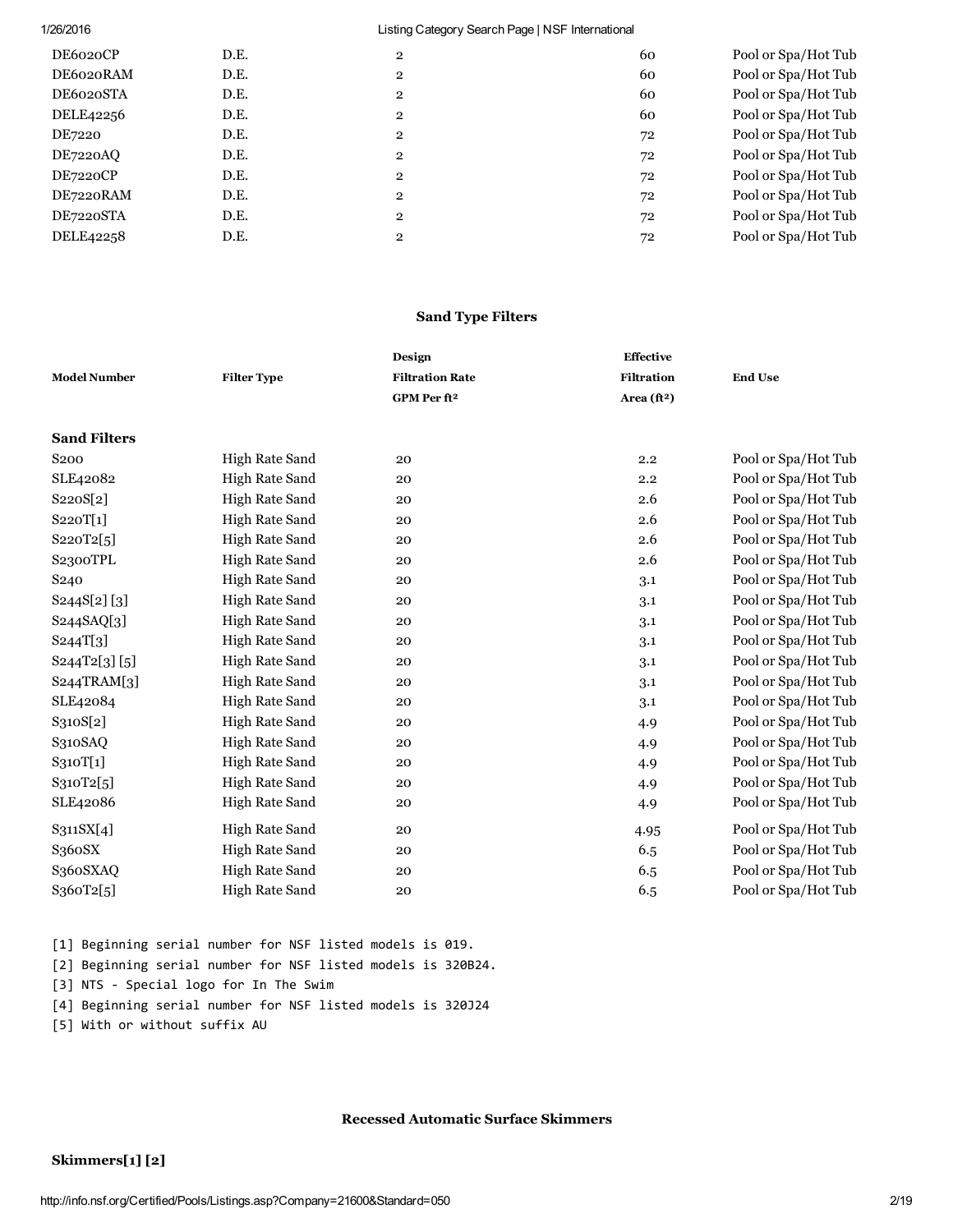| $SP1070$ FVEXXXXXX[3] [5]  | SP1070XXXXXX[4][5]        | $SP10712$ FVEXXXXXX[3][5] |
|----------------------------|---------------------------|---------------------------|
| $SP10712$ SFVEXXXXXX[3][5] | $SP1071$ FVEXXXXXX[3] [5] | $SP1071$ SFVEXXXXXX[3][5] |
| SP1071SXXXXXX[4][5]        | $SP1071XXXXXX$ [4][5]     | WG10712SFVXXXXXXI3]       |

- [1] XXXXXX ‐ 1 to 6 character suffix indicating extra fittings supplied or port configurations.
- [2] Certified for a maximum flow rate of 55 gpm.
- [3] Commercial or residential use. FVE suffix indicates use of a float valve and an equalizer valve within the skimmer.
- [4] Residential use only.
- [5] SP1070 series skimmers require cover WG1070C to meet the UV exposure, structural integrity, and cleanability requirements of NSF/ANSI 50.

Pumps

| EcoStar Series[1] [2] [3]<br>HCP3400VSP<br>SP3400VSPVR                                                                                                                                                                                                                                                                                                                                                              | HCP3400VSPVR |            | SP3400VSP  |
|---------------------------------------------------------------------------------------------------------------------------------------------------------------------------------------------------------------------------------------------------------------------------------------------------------------------------------------------------------------------------------------------------------------------|--------------|------------|------------|
| [1] Certified for Pool and Spa/Hot Tub end use.<br>[2] Self-priming to 10 feet.<br>[3] With or without suffix BH or CP<br>BH - Special logo for Blue Haven<br>CP - Special logo for California Pools                                                                                                                                                                                                                |              |            |            |
| Max-Flo <sup>™</sup> Series[4] [5] [6] [7] [8] [9]<br>SP <sub>2800</sub><br>SP <sub>2805</sub>                                                                                                                                                                                                                                                                                                                      | SP2807[10]   | SP2810[10] | SP2815[10] |
| [4] Certified for Pool & Spa End Use.<br>[5] With or without suffix BH, CP, or FL:<br>BH<br>- Special logo for Blue Haven, Inc.<br>BLK - Black motor<br>- Special logo for California Pools<br>CP -<br>FL.<br>- Gold motor<br>NTS - Special logo for In The Swim<br>[6] Suffix numbers denote cycle and phase:<br>- 50 hertz, single phase<br>51<br>- 50 hertz, three phase<br>53.<br>63<br>- 60 hertz, three phase |              |            |            |
| [7] Maximum rated horsepower suffix:<br>X5<br>- 1/2 hp<br>X7 - 3/4 hp<br>X10 - 1 hp<br>X15 - 1 1/2 hp<br>X20 - 2 hp<br>X25 - 2 1/2 hp<br>[8] With or without suffix EE:<br>EE.<br>- Energy efficient<br>[9] With or without suffix UN.<br>$UN - With 1 1/2" union connections$<br>[10] Available in two speed with (2) or (2S) suffix (not self priming at low speed).                                              |              |            |            |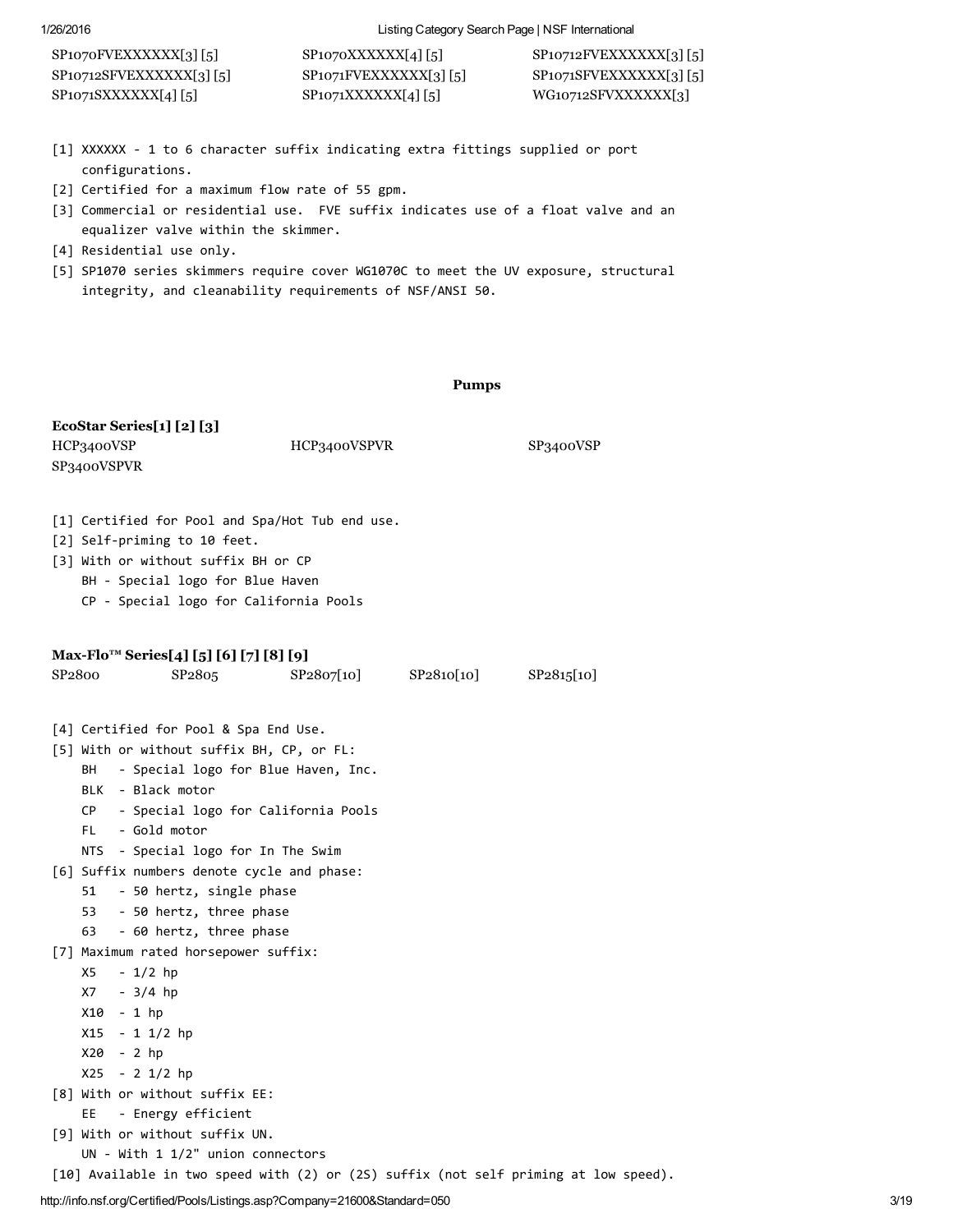#### Super II™ Series[4] [5] [6] [11] [12]

| RS1000[10] | RS1500[10]    | RS2000[10] |
|------------|---------------|------------|
| RS2500     | <b>RS3000</b> | RS750[10]  |
| SP3005     | SP3007        | SP3010     |
| SP3015     | SP3020        | SP3025     |
| SP3105     | SP3107        | SP3110     |
| SP3115     | SP3120        | SP3125     |

- [4] Certified for Pool & Spa End Use.
- [5] With or without suffix BH, CP, or FL:
	- BH Special logo for Blue Haven, Inc.
	- BLK ‐ Black motor
	- CP ‐ Special logo for California Pools
	- FL ‐ Gold motor
	- NTS ‐ Special logo for In The Swim
- [6] Suffix numbers denote cycle and phase:
	- 51 ‐ 50 hertz, single phase
	- 53 ‐ 50 hertz, three phase
	- 63 ‐ 60 hertz, three phase

#### [10] Available in two speed with (2) or (2S) suffix (not self priming at low speed).

- [11] Maximum rated horsepower suffix:
	- X7 ‐ 3/4 hp
	- X10 ‐ 1 hp
	- X15 ‐ 1 1/2 hp
	- X20 ‐ 2 hp
	- X25 ‐ 2 1/2 hp
	- X30 ‐ 3 hp

[12] With or without suffix AZ, EE or prefix RS:

- AZ ‐ Threaded strainer housing cover
- CA ‐ Labeled for sale in California
- EE ‐ Energy efficient
- RS ‐ Prefix indicates special features to facilitate universal replacement
- UN ‐ Provided with union couplings

#### Super Pump® Series[4] [5] [6] [7] [8]

| SP2600[13] | SP2602[13] | SP <sub>2605</sub> |
|------------|------------|--------------------|
| SP2607[10] | SP2610[10] | SP2615[10]         |
| SP2621[10] |            |                    |

- [4] Certified for Pool & Spa End Use.
- [5] With or without suffix BH, CP, or FL:
	- BH Special logo for Blue Haven, Inc.
	- BLK ‐ Black motor
	- CP ‐ Special logo for California Pools
	- FL ‐ Gold motor
	- NTS ‐ Special logo for In The Swim
- [6] Suffix numbers denote cycle and phase:
	- 51 ‐ 50 hertz, single phase
	- 53 ‐ 50 hertz, three phase
	- 63 ‐ 60 hertz, three phase
- [7] Maximum rated horsepower suffix:
	- X5 ‐ 1/2 hp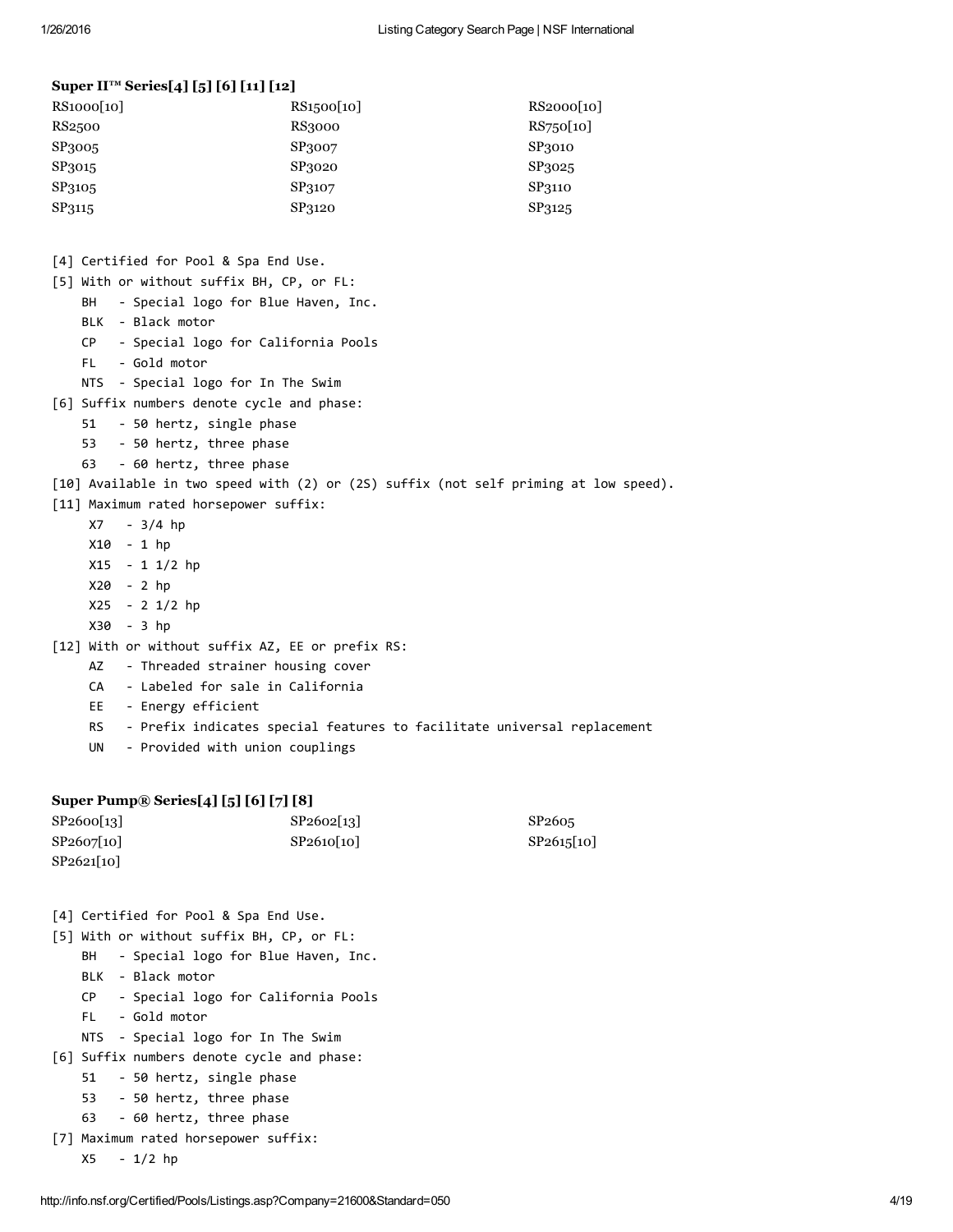X7 ‐ 3/4 hp X10 ‐ 1 hp X15 ‐ 1 1/2 hp X20 ‐ 2 hp X25 ‐ 2 1/2 hp [8] With or without suffix EE: EE ‐ Energy efficient [10] Available in two speed with (2) or (2S) suffix (not self priming at low speed). [13] With or without suffix VSP (Variable Speed Pump).

#### Tristar™ Series [4] [5] [8]

| EF1000[6] [10] [14] [15]            | EF1500[6][10][14][15]      | EF <sub>1502</sub> [6] [10] [14] [15]  |
|-------------------------------------|----------------------------|----------------------------------------|
| EF2000[6] [10] [14] [15]            | EF2002[6] [10] [14] [15]   | EF200VS[1][3][16][17]                  |
| $EF_500[6][10][14][15]$             | $EF$ 750[6] [10] [14] [15] | SP3200VSP[1][3][16]                    |
| SP3200VSPND[1][3][16]               | SP <sub>3202</sub> VSP     | SP3202VSPND                            |
| SP3205[6] [10] [14] [15]            | SP3207[6] [10] [14] [15]   | SP3210[6] [10] [14] [15]               |
| SP <sub>3</sub> 2102[6][10][14][15] | SP3215[6] [10] [14] [15]   | SP <sub>32152</sub> [6] [10] [14] [15] |
| SP3220[6] [10] [14] [15]            | SP32202[6] [10] [14] [15]  | SP3225[6] [10] [14] [15]               |
| SP <sub>3</sub> 230[6][10][14][15]  | SP3250                     |                                        |

- [1] Certified for Pool and Spa/Hot Tub end use.
- [3] With or without suffix BH or CP
	- BH ‐ Special logo for Blue Haven
	- CP ‐ Special logo for California Pools
- [4] Certified for Pool & Spa End Use.
- [5] With or without suffix BH, CP, or FL:
	- BH Special logo for Blue Haven, Inc.
		- BLK ‐ Black motor
		- CP ‐ Special logo for California Pools
		- FL ‐ Gold motor
	- NTS ‐ Special logo for In The Swim
- [6] Suffix numbers denote cycle and phase:
	- 51 ‐ 50 hertz, single phase
	- 53 ‐ 50 hertz, three phase
	- 63 ‐ 60 hertz, three phase
- [8] With or without suffix EE:
	- EE ‐ Energy efficient

#### [10] Available in two speed with (2) or (2S) suffix (not self priming at low speed).

- [14] Maximum rated horsepower suffix:
	- X5 ‐ 1/2 hp
	- X7 ‐ 3/4 hp
	- X10 ‐ 1 hp
	- X15 ‐ 1 1/2 hp
	- X20 ‐ 2 hp
	- X25 ‐ 2 1/2 hp
	- X30 ‐ 3 hp
- [15] Two‐speed pump (not self priming at low speed).
- [16] Self‐priming at 8'
- [17] Same unit as SP3200VSP but will display the logo EnergyFlo/SwimPro.

#### Cartridge and High Permeability Type Filters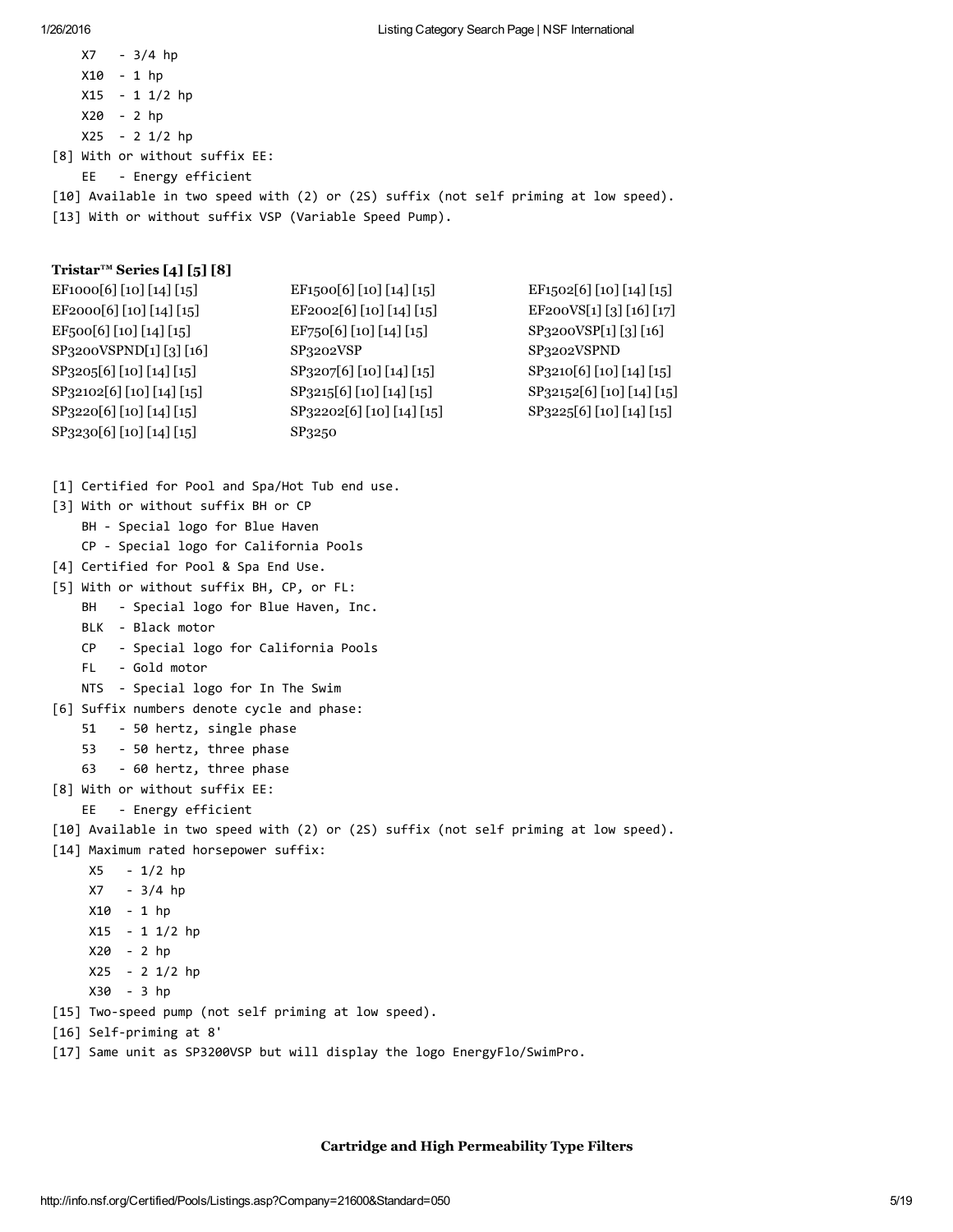| <b>Model Number</b>                         | <b>Filter Type</b> | Design<br><b>Filtration Rate</b><br>GPM Per ft <sup>2</sup> | <b>Effective</b><br><b>Filtration</b><br>Area $(ft^2)$ | <b>End Use</b>      |
|---------------------------------------------|--------------------|-------------------------------------------------------------|--------------------------------------------------------|---------------------|
| Star Clear Cartridge Filters[1] [2] [3] [4] |                    |                                                             |                                                        |                     |
| C250[5]                                     | Cartridge          | $\mathbf{1}$                                                | 25                                                     | Pool or Spa/Hot Tub |
| C250[6]                                     | Cartridge          | .375                                                        | 25                                                     | Pool or Spa/Hot Tub |
| C <sub>5</sub> oo[5]                        | Cartridge          | 1                                                           | 50                                                     | Pool or Spa/Hot Tub |
| C <sub>5</sub> oo[6]                        | Cartridge          | .375                                                        | 50                                                     | Pool or Spa/Hot Tub |
| CLE42032[5]                                 | Cartridge          | $\mathbf{1}$                                                | 50                                                     | Pool or Spa/Hot Tub |
| CLE42032[6]                                 | Cartridge          | .375                                                        | 50                                                     | Pool or Spa/Hot Tub |
| $C_{75}$ o[5]                               | Cartridge          | $\mathbf{1}$                                                | 75                                                     | Pool or Spa/Hot Tub |
| C <sub>750</sub> [6]                        | Cartridge          | .375                                                        | 75                                                     | Pool or Spa/Hot Tub |
| C100[5][7]                                  | Cartridge          | $\mathbf{1}$                                                | 100                                                    | Pool or Spa/Hot Tub |
| C100[6][7]                                  | Cartridge          | .375                                                        | 100                                                    | Pool or Spa/Hot Tub |

### [1] BLK ‐ Black base and collar

[2] Maximum Pressure Loss

| Flow Rate | Static Pressure | Total Pressure |
|-----------|-----------------|----------------|
| gpm/sq ft | Loss, psig      | Loss, psi      |
| .375      |                 | 5.2            |

[3] With or without "MB" suffix for Microban.

[4] With or without suffix "S" to denote socket adapters included.

[5] Residential

[6] Public

[7] NSF Listed units have a beginning serial number of 320F30.

#### Star Clear Plus Cartridge Filters[1] [3] [4]

| $C_{751}[5]$    | Cartridge | $\mathbf{1}$ | 75  | Pool or Spa/Hot Tub |
|-----------------|-----------|--------------|-----|---------------------|
| C751[6]         | Cartridge | .375         | 75  | Pool or Spa/Hot Tub |
| C7512[5]        | Cartridge | $\mathbf{1}$ | 75  | Pool or Spa/Hot Tub |
| C7512[6]        | Cartridge | .375         | 75  | Pool or Spa/Hot Tub |
| $C_{751}BH[5]$  | Cartridge | $\mathbf{1}$ | 75  | Pool or Spa/Hot Tub |
| C751BH[6]       | Cartridge | .375         | 75  | Pool or Spa/Hot Tub |
| $C_{7512}BH[5]$ | Cartridge | $\mathbf{1}$ | 75  | Pool or Spa/Hot Tub |
| C7512BH[6]      | Cartridge | .375         | 75  | Pool or Spa/Hot Tub |
|                 |           |              |     |                     |
| C900[5]         | Cartridge | $\mathbf{1}$ | 90  | Pool or Spa/Hot Tub |
| C900[6]         | Cartridge | .375         | 90  | Pool or Spa/Hot Tub |
| C9002[5]        | Cartridge | 1            | 90  | Pool or Spa/Hot Tub |
| C9002[6]        | Cartridge | .375         | 90  | Pool or Spa/Hot Tub |
| C9002AQ[5]      | Cartridge | $\mathbf{1}$ | 90  | Pool or Spa/Hot Tub |
| C9002AQ[6]      | Cartridge | .375         | 90  | Pool or Spa/Hot Tub |
| C9002SBH[5]     | Cartridge | 1            | 90  | Pool or Spa/Hot Tub |
| C9002SBH[6]     | Cartridge | .375         | 90  | Pool or Spa/Hot Tub |
| CLE42031[5]     | Cartridge | $\mathbf{1}$ | 90  | Pool or Spa/Hot Tub |
| CLE42031[6]     | Cartridge | .375         | 90  | Pool or Spa/Hot Tub |
| C1200[5]        | Cartridge | $\mathbf{1}$ | 120 | Pool or Spa/Hot Tub |
| C1200[6]        | Cartridge | .375         | 120 | Pool or Spa/Hot Tub |
| C12002[5]       | Cartridge | $\mathbf{1}$ | 120 | Pool or Spa/Hot Tub |
| C12002[6]       | Cartridge | .375         | 120 | Pool or Spa/Hot Tub |
| C12002AQ[5]     | Cartridge | $\mathbf{1}$ | 120 | Pool or Spa/Hot Tub |
| C12002AQ[6]     | Cartridge | .375         | 120 | Pool or Spa/Hot Tub |
| C12002SBH[5]    | Cartridge | 1            | 120 | Pool or Spa/Hot Tub |

http://info.nsf.org/Certified/Pools/Listings.asp?Company=21600&Standard=050 6/19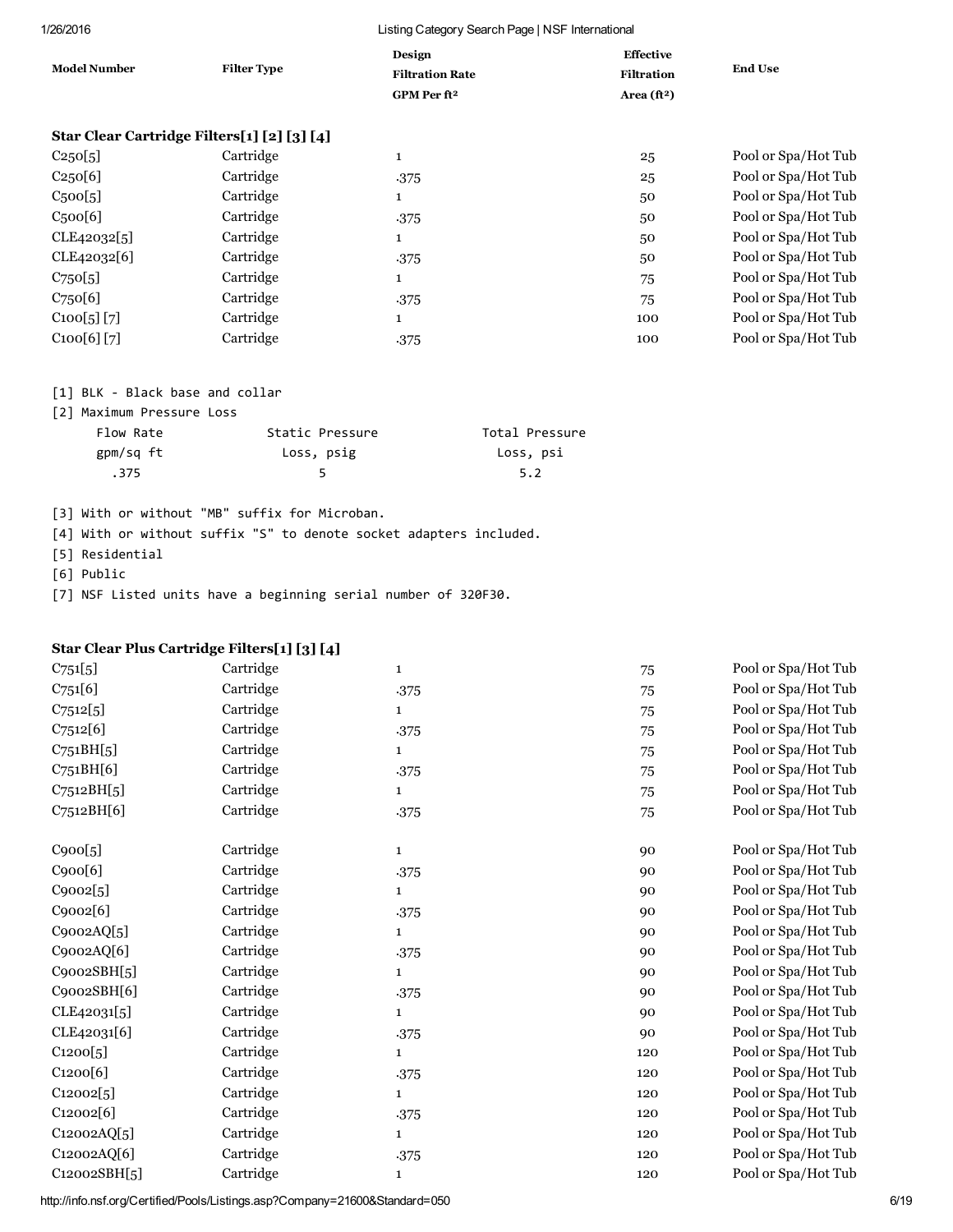| C12002SBH[6]              | Cartridge | .375         | 120 | Pool or Spa/Hot Tub |
|---------------------------|-----------|--------------|-----|---------------------|
| CLE42034[6]               | Cartridge | .375         | 120 | Pool or Spa/Hot Tub |
| CLE42034[5]               | Cartridge | 1            | 120 | Pool or Spa/Hot Tub |
| C1502[5]                  | Cartridge | 1            | 150 | Pool or Spa/Hot Tub |
| C1502[6]                  | Cartridge | .375         | 150 | Pool or Spa/Hot Tub |
| C1750[5]                  | Cartridge | 1            | 175 | Pool or Spa/Hot Tub |
| C1750[6]                  | Cartridge | .375         | 175 | Pool or Spa/Hot Tub |
| C17502[5]                 | Cartridge | $\mathbf{1}$ | 175 | Pool or Spa/Hot Tub |
| C17502[6]                 | Cartridge | .375         | 175 | Pool or Spa/Hot Tub |
| C17502AQ[5]               | Cartridge | $\mathbf{1}$ | 175 | Pool or Spa/Hot Tub |
| C17502AQ[6]               | Cartridge | .375         | 175 | Pool or Spa/Hot Tub |
| C17502S[5]                | Cartridge | 1            | 175 | Pool or Spa/Hot Tub |
| C17502S[6]                | Cartridge | .375         | 175 | Pool or Spa/Hot Tub |
| C17502SBH[5]              | Cartridge | 1            | 175 | Pool or Spa/Hot Tub |
| C <sub>175</sub> 02SBH[6] | Cartridge | .375         | 175 | Pool or Spa/Hot Tub |
| CLE42035[5]               | Cartridge | 1            | 175 | Pool or Spa/Hot Tub |
| CLE42035[6]               | Cartridge | .375         | 175 | Pool or Spa/Hot Tub |
| C17502SH[5]               | Cartridge | $\mathbf{1}$ | 190 | Pool or Spa/Hot Tub |
| C17502SH[6]               | Cartridge | .375         | 190 | Pool or Spa/Hot Tub |
| C19002S[5]                | Cartridge | $\mathbf{1}$ | 190 | Pool or Spa/Hot Tub |
| C19002S[6]                | Cartridge | .375         | 190 | Pool or Spa/Hot Tub |
| C190002SBH[5]             | Cartridge | $\mathbf{1}$ | 190 | Pool or Spa/Hot Tub |
| C19002SBH[6]              | Cartridge | .375         | 190 | Pool or Spa/Hot Tub |
| C2002[5]                  | Cartridge | $\mathbf{1}$ | 200 | Pool or Spa/Hot Tub |
| C2002[6]                  | Cartridge | .375         | 200 | Pool or Spa/Hot Tub |
|                           |           |              |     |                     |

[1] BLK ‐ Black base and collar

[3] With or without "MB" suffix for Microban.

[4] With or without suffix "S" to denote socket adapters included.

[5] Residential

[6] Public

#### Super Star Clear Cartridge Filters[1]

| C2000[5]                   | Cartridge | .375 | 200 | Pool or Spa/Hot Tub |
|----------------------------|-----------|------|-----|---------------------|
| C2000AQ[5]                 | Cartridge | .375 | 200 | Pool or Spa/Hot Tub |
| C3000[5][6]                | Cartridge | .375 | 300 | Pool or Spa/Hot Tub |
| C3000AQ[5][6]              | Cartridge | .375 | 300 | Pool or Spa/Hot Tub |
| C3000S[5][6]               | Cartridge | .375 | 300 | Pool or Spa/Hot Tub |
| CLE42036[5][6]             | Cartridge | .375 | 300 | Pool or Spa/Hot Tub |
| C3000BH[5][6]              | Cartridge | .375 | 325 | Pool or Spa/Hot Tub |
| C3000H[5][6]               | Cartridge | .375 | 325 | Pool or Spa/Hot Tub |
| C4000[5][6]                | Cartridge | .375 | 400 | Pool or Spa/Hot Tub |
| C4000AQ[5][6]              | Cartridge | .375 | 400 | Pool or Spa/Hot Tub |
| C4000CP[5][6]              | Cartridge | .375 | 400 | Pool or Spa/Hot Tub |
| C4000S[5][6]               | Cartridge | .375 | 400 | Pool or Spa/Hot Tub |
| C4000H[5][6]               | Cartridge | .375 | 450 | Pool or Spa/Hot Tub |
| C4500[5][6]                | Cartridge | .375 | 450 | Pool or Spa/Hot Tub |
| $C_{5}000[5][6]$           | Cartridge | .300 | 500 | Pool or Spa/Hot Tub |
| $C_{5}000AQ[5][6]$         | Cartridge | .300 | 500 | Pool or Spa/Hot Tub |
| $C_{55}$ ooSTA $[5]$ $[6]$ | Cartridge | .300 | 500 | Pool or Spa/Hot Tub |
| $C_{5}$ 000 $H[5]$ [6]     | Cartridge | .300 | 550 | Pool or Spa/Hot Tub |
| $C_{55}$ 00 $[5]$ $[6]$    | Cartridge | .300 | 550 | Pool or Spa/Hot Tub |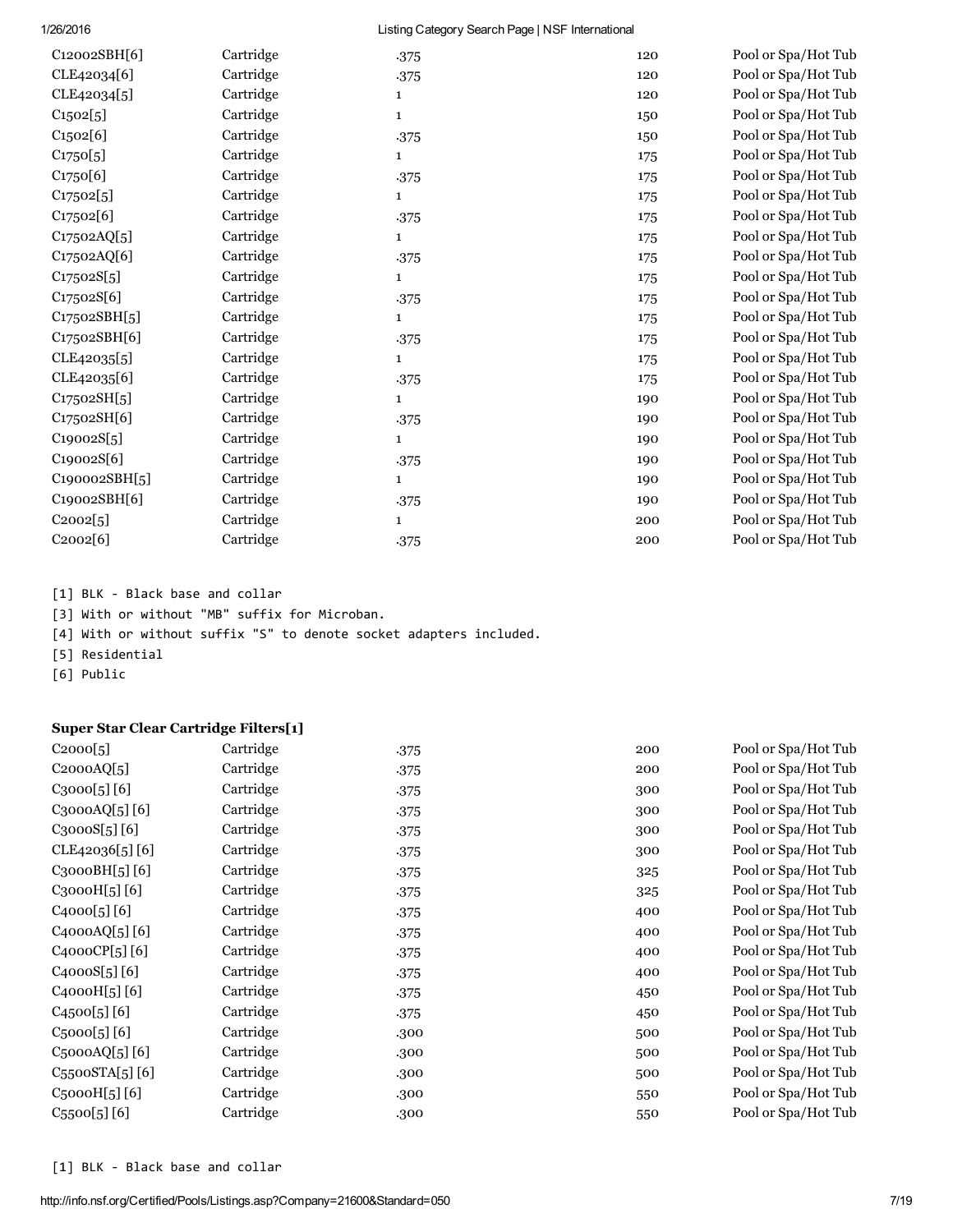- [5] Residential
- [6] Public

# Swim Clear Cartridge Filters[3]<br>C100S[8] Cartridge

| C100S[8]               | Cartridge | .375      | 100 | Pool or Spa/Hot Tub |
|------------------------|-----------|-----------|-----|---------------------|
| C150S[8]               | Cartridge | .375      | 150 | Pool or Spa/Hot Tub |
| C200S[8]               | Cartridge | .375      | 200 | Pool or Spa/Hot Tub |
| C <sub>2020</sub>      | Cartridge | .375      | 200 | Pool or Spa/Hot Tub |
| C <sub>2020</sub> AQ   | Cartridge | .375      | 200 | Pool or Spa/Hot Tub |
| C2020CP                | Cartridge | .375      | 200 | Pool or Spa/Hot Tub |
| C2020RAM               | Cartridge | .375      | 200 | Pool or Spa/Hot Tub |
| C2020STA               | Cartridge | .375      | 200 | Pool or Spa/Hot Tub |
| C <sub>2025</sub>      | Cartridge | .375      | 225 | Pool or Spa/Hot Tub |
| C2025AQ                | Cartridge | .375      | 225 | Pool or Spa/Hot Tub |
| C2025CP                | Cartridge | .375      | 225 | Pool or Spa/Hot Tub |
| C2025RAM               | Cartridge | .375      | 225 | Pool or Spa/Hot Tub |
| C2025STA               | Cartridge | .375      | 225 | Pool or Spa/Hot Tub |
| C <sub>20</sub> 30     | Cartridge | .375      | 225 | Pool or Spa/Hot Tub |
| C225SBHMB              | Cartridge | .375      | 225 | Pool or Spa/Hot Tub |
| C3020                  | Cartridge | .375      | 300 | Pool or Spa/Hot Tub |
| C3020AQ                | Cartridge | .375      | 300 | Pool or Spa/Hot Tub |
| C3020CP                | Cartridge | .375      | 300 | Pool or Spa/Hot Tub |
| C3020RAM               | Cartridge | .375      | 300 | Pool or Spa/Hot Tub |
| C3020STA               | Cartridge | .375      | 300 | Pool or Spa/Hot Tub |
| CLE42236               | Cartridge | .375      | 300 | Pool or Spa/Hot Tub |
| C3025                  | Cartridge | .375      | 325 | Pool or Spa/Hot Tub |
| C3025AQ                | Cartridge | .375      | 325 | Pool or Spa/Hot Tub |
| C3025CP                | Cartridge | .375      | 325 | Pool or Spa/Hot Tub |
| C3025RAM               | Cartridge | .375      | 325 | Pool or Spa/Hot Tub |
| C3025STA               | Cartridge | .375      | 325 | Pool or Spa/Hot Tub |
| C3030                  | Cartridge | .375      | 325 | Pool or Spa/Hot Tub |
| C <sub>4020</sub>      | Cartridge | .375      | 400 | Pool or Spa/Hot Tub |
| C4020AQ                | Cartridge | .375      | 400 | Pool or Spa/Hot Tub |
| C4020RAM               | Cartridge | .375      | 400 | Pool or Spa/Hot Tub |
| C4020STA               | Cartridge | .375      | 400 | Pool or Spa/Hot Tub |
| C <sub>4025</sub>      | Cartridge | .375      | 425 | Pool or Spa/Hot Tub |
| C <sub>4025</sub> AQ   | Cartridge | .375      | 425 | Pool or Spa/Hot Tub |
| C4025CP                | Cartridge | .375      | 425 | Pool or Spa/Hot Tub |
| C <sub>4025</sub> RAM  | Cartridge | .375      | 425 | Pool or Spa/Hot Tub |
| C4025STA               | Cartridge | .375      | 425 | Pool or Spa/Hot Tub |
| C <sub>4030</sub>      | Cartridge | .375      | 425 | Pool or Spa/Hot Tub |
| C <sub>4520</sub>      | Cartridge | .375      | 450 | Pool or Spa/Hot Tub |
| C <sub>4520</sub> BH   | Cartridge | .375      | 450 | Pool or Spa/Hot Tub |
| C <sub>4520</sub> CP   | Cartridge | .375      | 450 | Pool or Spa/Hot Tub |
| C4020H                 | Cartridge | .375      | 450 | Pool or Spa/Hot Tub |
| C <sub>4520</sub> STA  | Cartridge | .375      | 450 | Pool or Spa/Hot Tub |
| C <sub>453</sub> oBHMB | Cartridge | .375      | 450 | Pool or Spa/Hot Tub |
| C <sub>5020</sub>      | Cartridge | $\cdot 3$ | 500 | Pool or Spa/Hot Tub |
| C5020AQ                | Cartridge | $\cdot$ 3 | 500 | Pool or Spa/Hot Tub |
| C5020CP                | Cartridge | $\cdot 3$ | 500 | Pool or Spa/Hot Tub |
| C5020RAM               | Cartridge | $\cdot$ 3 | 500 | Pool or Spa/Hot Tub |
| C5020STA               | Cartridge | $\cdot$ 3 | 500 | Pool or Spa/Hot Tub |
| C <sub>5025</sub>      | Cartridge | $\cdot 3$ | 525 | Pool or Spa/Hot Tub |
| C5025AQ                | Cartridge | $\cdot 3$ | 525 | Pool or Spa/Hot Tub |
| C5025CP                | Cartridge | $\cdot 3$ | 525 | Pool or Spa/Hot Tub |
|                        |           |           |     |                     |

http://info.nsf.org/Certified/Pools/Listings.asp?Company=21600&Standard=050 8/19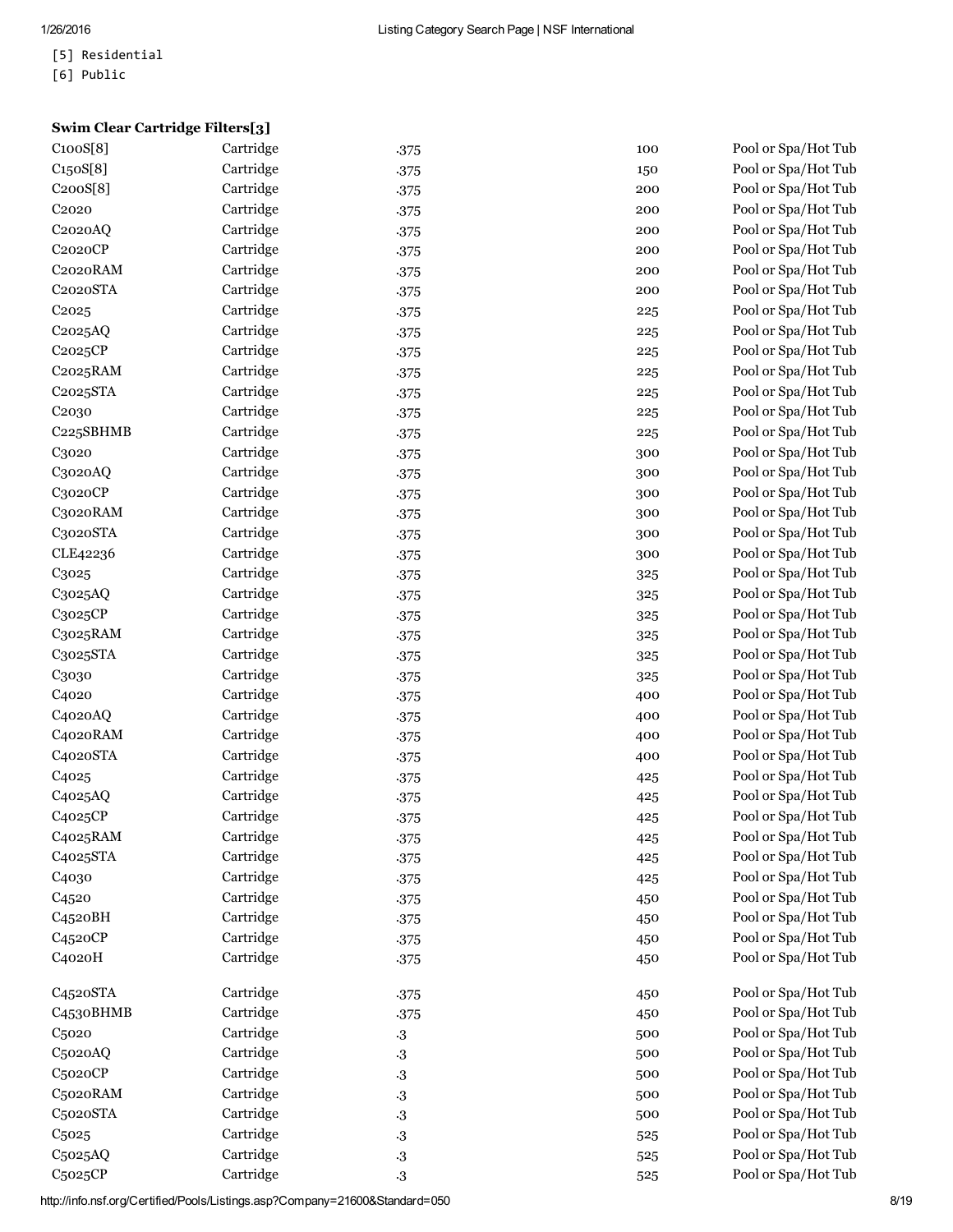| C5025RAM              | Cartridge | $\cdot 3$ | 525 | Pool or Spa/Hot Tub |
|-----------------------|-----------|-----------|-----|---------------------|
| $C5$ 020 $H$          | Cartridge | $\cdot 3$ | 550 | Pool or Spa/Hot Tub |
| C <sub>5025</sub> STA | Cartridge | $\cdot 3$ | 525 | Pool or Spa/Hot Tub |
| C <sub>5030</sub>     | Cartridge | $\cdot 3$ | 525 | Pool or Spa/Hot Tub |
| C <sub>5520</sub>     | Cartridge | $\cdot 3$ | 550 | Pool or Spa/Hot Tub |
| $C_{5520}BH$          | Cartridge | $\cdot 3$ | 550 | Pool or Spa/Hot Tub |
| C5520CP               | Cartridge | $\cdot 3$ | 550 | Pool or Spa/Hot Tub |
| C5520STA              | Cartridge | $\cdot 3$ | 550 | Pool or Spa/Hot Tub |
| C <sub>553</sub> oBH  | Cartridge | $\cdot 3$ | 550 | Pool or Spa/Hot Tub |
| C5530BHMB             | Cartridge | $\cdot 3$ | 550 | Pool or Spa/Hot Tub |
| C6060BH               | Cartridge | $\cdot 3$ | 600 | Pool or Spa/Hot Tub |
| C6060MB               | Cartridge | $\cdot 3$ | 600 | Pool or Spa/Hot Tub |
| C <sub>7000</sub>     | Cartridge | $\cdot 3$ | 700 | Pool or Spa/Hot Tub |
| C <sub>7020</sub>     | Cartridge | $\cdot 3$ | 700 | Pool or Spa/Hot Tub |
| C <sub>7020</sub> AQ  | Cartridge | $\cdot 3$ | 700 | Pool or Spa/Hot Tub |
| C7020CP               | Cartridge | $\cdot 3$ | 700 | Pool or Spa/Hot Tub |
| C7020RAM              | Cartridge | $\cdot 3$ | 700 | Pool or Spa/Hot Tub |
| C7020STA              | Cartridge | $\cdot 3$ | 700 | Pool or Spa/Hot Tub |
| C <sub>7030</sub>     | Cartridge | $\cdot 3$ | 700 | Pool or Spa/Hot Tub |
| HCF7030C              | Cartridge | $\cdot 3$ | 700 | Pool or Spa/Hot Tub |
|                       |           |           |     |                     |

[3] With or without "MB" suffix for Microban.

[8] May include suffix for private labeling.

#### Flow Through Chemical Feeding Equipment

#### Automatic Brominator Feeder[1] [2] CL220BR

- [1] Follow manufacturer's instructions for the installation and operation of this equipment. Any modifications, including the use of chemicals other than those recommended by the manufacturer, will void the NSF Certification.
- [2] Maximum output rate is 2.45 lbs/day for Pools, and 3.8 lbs/day for Spas utilizing BROM‐A0Gard brand Bactericide‐Algaecide‐Disinfectant‐Bromine Tablets.

#### Automatic Chlorine Feeder[1] [3] [4]

CL200XXXX CL220XXXX

- [1] Follow manufacturer's instructions for the installation and operation of this equipment. Any modifications, including the use of chemicals other than those recommended by the manufacturer, will void the NSF Certification.
- [3] XXXX suffix may be one to four characters used to indicate a special combination of fittings supplied or special packaging.
- [4] Maximum output rate is .32 lbs/hr (7.68 lbs/day) available chlorine.

#### Materials and Components

#### Float and Equalizer Valve[1] [2]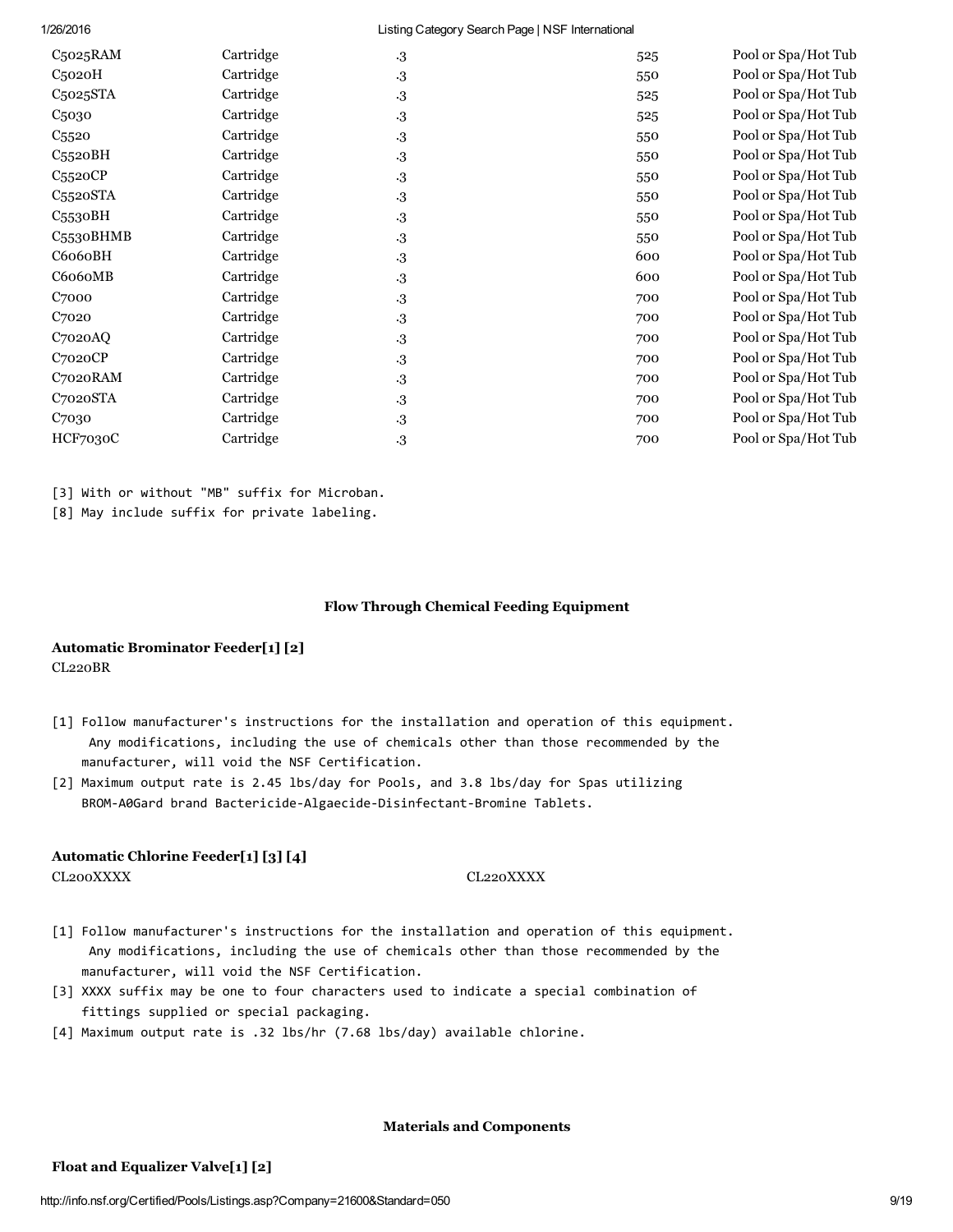| 1/26/2016                                                             |                                                                    |                                   |        | Listing Category Search Page   NSF International |                                                                                             |  |
|-----------------------------------------------------------------------|--------------------------------------------------------------------|-----------------------------------|--------|--------------------------------------------------|---------------------------------------------------------------------------------------------|--|
| SP1070FVEKIT                                                          |                                                                    | SP <sub>1080</sub> FVEKIT         |        |                                                  | WG1080FVEKIT                                                                                |  |
| skimmer.                                                              | [1] Commercial or residential use.                                 |                                   |        |                                                  | [2] Unit must be installed with a Certified skimmer for the product to be a complete Listed |  |
| Valves[3]<br>PSV <sub>2</sub> S                                       | PSV <sub>2</sub> S <sub>2</sub>                                    | PSV3S                             | PSV3S2 | PSV3SM                                           |                                                                                             |  |
|                                                                       | [3] With or without suffix DGR to denote PVC valve body and cover. |                                   |        |                                                  |                                                                                             |  |
| <b>Valves Bodies</b><br>PSXV <sub>2</sub> AS <sub>1</sub><br>PSXV3AS2 |                                                                    | PSXV <sub>2</sub> AS <sub>2</sub> |        | PSXV3AS1                                         |                                                                                             |  |

## Facility : Clemmons, NC

## Precoat MediaType Filters (DE, Perlite, or Cellulose Media)

| <b>Model Number</b>                      | <b>Filter Type</b> | Design<br><b>Filtration Rate</b><br>GPM Per ft <sup>2</sup> | <b>Effective</b><br><b>Filtration</b><br>Area $({\bf f}t^2)$ | <b>End Use</b>      |
|------------------------------------------|--------------------|-------------------------------------------------------------|--------------------------------------------------------------|---------------------|
| <b>Pro-Grid Vertical Grid DE Filters</b> |                    |                                                             |                                                              |                     |
| DE2420                                   | D.E.               | $\mathbf{2}$                                                | 24                                                           | Pool or Spa/Hot Tub |
| DE2420AQ                                 | D.E.               | $\overline{\mathbf{2}}$                                     | 24                                                           | Pool or Spa/Hot Tub |
| DE2420CP                                 | D.E.               | $\overline{\mathbf{2}}$                                     | 24                                                           | Pool or Spa/Hot Tub |
| DE2420RAM                                | D.E.               | $\overline{\mathbf{2}}$                                     | 24                                                           | Pool or Spa/Hot Tub |
| DE2420STA                                | D.E.               | $\overline{\mathbf{2}}$                                     | 24                                                           | Pool or Spa/Hot Tub |
| <b>DELE42250</b>                         | D.E.               | $\overline{\mathbf{2}}$                                     | 24                                                           | Pool or Spa/Hot Tub |
| DE3620                                   | D.E.               | $\overline{\mathbf{2}}$                                     | 36                                                           | Pool or Spa/Hot Tub |
| DE3620AQ                                 | D.E.               | $\overline{\mathbf{2}}$                                     | 36                                                           | Pool or Spa/Hot Tub |
| DE3620CP                                 | D.E.               | $\boldsymbol{2}$                                            | 36                                                           | Pool or Spa/Hot Tub |
| DE3620RAM                                | D.E.               | $\overline{\mathbf{2}}$                                     | 36                                                           | Pool or Spa/Hot Tub |
| DE3620STA                                | D.E.               | $\overline{\mathbf{2}}$                                     | 36                                                           | Pool or Spa/Hot Tub |
| DELE42252                                | D.E.               | $\overline{\mathbf{2}}$                                     | 36                                                           | Pool or Spa/Hot Tub |
| DE4820                                   | D.E.               | $\overline{\mathbf{2}}$                                     | 48                                                           | Pool or Spa/Hot Tub |
| DE4820AQ                                 | D.E.               | $\overline{\mathbf{2}}$                                     | 48                                                           | Pool or Spa/Hot Tub |
| DE4820CP                                 | D.E.               | $\overline{\mathbf{2}}$                                     | 48                                                           | Pool or Spa/Hot Tub |
| DE4820RAM                                | D.E.               | $\overline{\mathbf{2}}$                                     | 48                                                           | Pool or Spa/Hot Tub |
| DE4820STA                                | D.E.               | $\overline{2}$                                              | 48                                                           | Pool or Spa/Hot Tub |
| DELE42254                                | D.E.               | $\overline{2}$                                              | 48                                                           | Pool or Spa/Hot Tub |
| DE6020                                   | D.E.               | $\overline{\mathbf{2}}$                                     | 60                                                           | Pool or Spa/Hot Tub |
| DE6020AQ                                 | D.E.               | $\overline{\mathbf{2}}$                                     | 60                                                           | Pool or Spa/Hot Tub |
| DE6020CP                                 | D.E.               | $\boldsymbol{2}$                                            | 60                                                           | Pool or Spa/Hot Tub |
| DE6020RAM                                | D.E.               | $\overline{\mathbf{2}}$                                     | 60                                                           | Pool or Spa/Hot Tub |
| DE6020STA                                | D.E.               | $\overline{2}$                                              | 60                                                           | Pool or Spa/Hot Tub |
| DELE42256                                | D.E.               | $\overline{\mathbf{2}}$                                     | 60                                                           | Pool or Spa/Hot Tub |
| DE7220                                   | D.E.               | $\overline{\mathbf{2}}$                                     | 72                                                           | Pool or Spa/Hot Tub |
| DE7220AQ                                 | D.E.               | $\overline{\mathbf{2}}$                                     | 72                                                           | Pool or Spa/Hot Tub |
| DE7220CP                                 | D.E.               | $\overline{2}$                                              | 72                                                           | Pool or Spa/Hot Tub |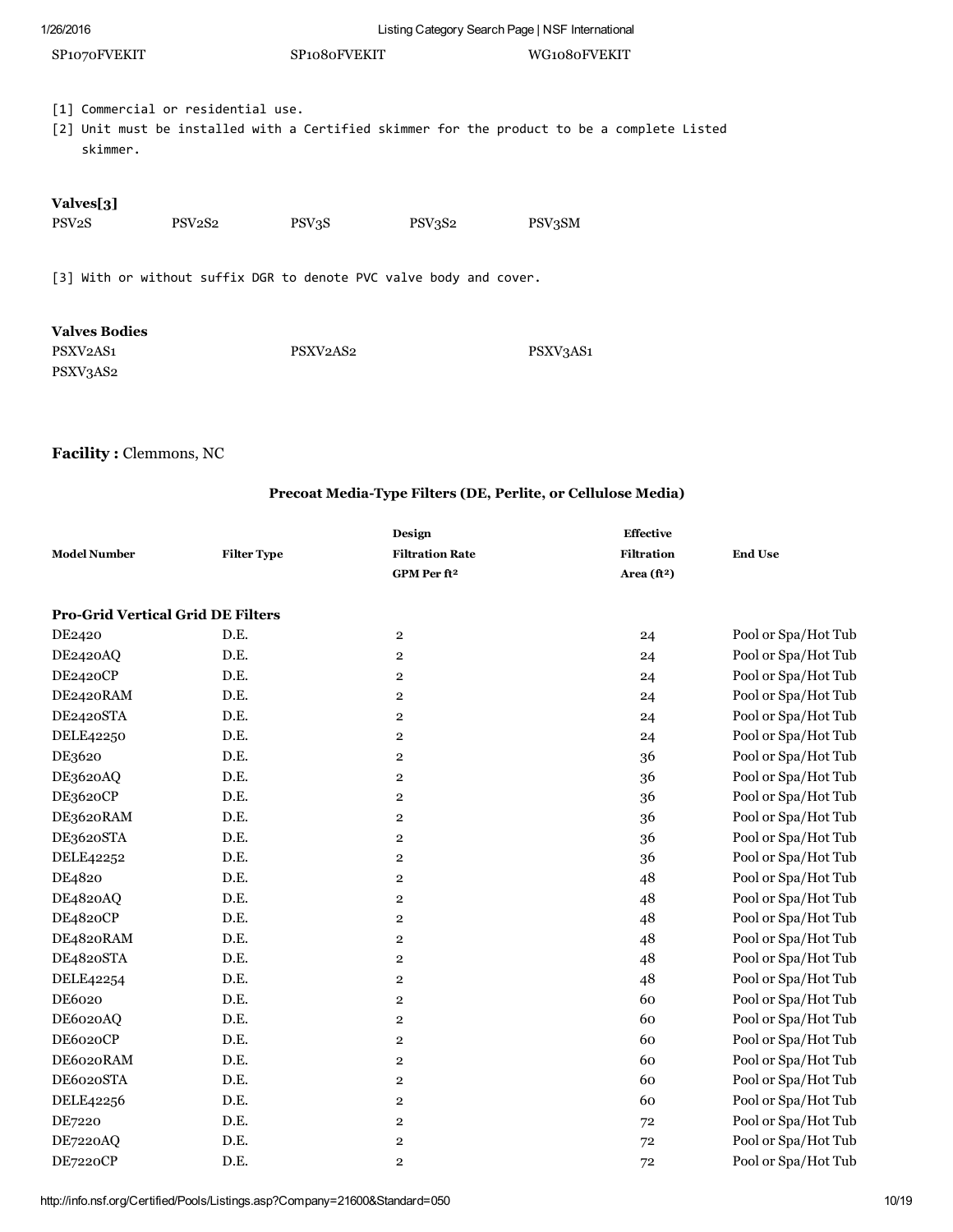| DE7220RAM | D.E. | ← | 72 | Pool or Spa/Hot Tub |
|-----------|------|---|----|---------------------|
| DE7220STA | D.E. | - | 72 | Pool or Spa/Hot Tub |
| DELE42258 | D.E. | ے | 72 | Pool or Spa/Hot Tub |

#### Sand Type Filters

| <b>Model Number</b> | <b>Filter Type</b> | Design<br><b>Filtration Rate</b> | Effective<br><b>Filtration</b> | <b>End Use</b>      |
|---------------------|--------------------|----------------------------------|--------------------------------|---------------------|
|                     |                    | GPM Per ft <sup>2</sup>          | Area $(ft2)$                   |                     |
| <b>Sand Filters</b> |                    |                                  |                                |                     |
| S <sub>200</sub>    | High Rate Sand     | 20                               | 2.2                            | Pool or Spa/Hot Tub |
| SLE42082            | High Rate Sand     | 20                               | 2.2                            | Pool or Spa/Hot Tub |
| S220S[2]            | High Rate Sand     | 20                               | 2.6                            | Pool or Spa/Hot Tub |
| S220T[1]            | High Rate Sand     | 20                               | 2.6                            | Pool or Spa/Hot Tub |
| S220T2[5]           | High Rate Sand     | 20                               | 2.6                            | Pool or Spa/Hot Tub |
| S2300TPL            | High Rate Sand     | 20                               | 2.6                            | Pool or Spa/Hot Tub |
| S224T[1]            | High Rate Sand     | 20                               | 3.1                            | Pool or Spa/Hot Tub |
| S <sub>240</sub>    | High Rate Sand     | 20                               | 3.1                            | Pool or Spa/Hot Tub |
| S244S[2][3]         | High Rate Sand     | 20                               | 3.1                            | Pool or Spa/Hot Tub |
| S244SAQ[3]          | High Rate Sand     | 20                               | 3.1                            | Pool or Spa/Hot Tub |
| S244T[3]            | High Rate Sand     | 20                               | 3.1                            | Pool or Spa/Hot Tub |
| S244T2[3][5]        | High Rate Sand     | 20                               | 3.1                            | Pool or Spa/Hot Tub |
| S244TRAM[3]         | High Rate Sand     | 20                               | 3.1                            | Pool or Spa/Hot Tub |
| SLE42084            | High Rate Sand     | 20                               | 3.1                            | Pool or Spa/Hot Tub |
| S310S[2]            | High Rate Sand     | 20                               | 4.9                            | Pool or Spa/Hot Tub |
| S310SAQ             | High Rate Sand     | 20                               | 4.9                            | Pool or Spa/Hot Tub |
| S310T[1]            | High Rate Sand     | 20                               | 4.9                            | Pool or Spa/Hot Tub |
| S310T2[5]           | High Rate Sand     | 20                               | 4.9                            | Pool or Spa/Hot Tub |
| SLE42086            | High Rate Sand     | 20                               | 4.9                            | Pool or Spa/Hot Tub |
| S311SX[4]           | High Rate Sand     | 20                               | 4.95                           | Pool or Spa/Hot Tub |
| S360SX              | High Rate Sand     | 20                               | 6.5                            | Pool or Spa/Hot Tub |
| S360SXAQ            | High Rate Sand     | 20                               | 6.5                            | Pool or Spa/Hot Tub |
| S360T2[5]           | High Rate Sand     | 20                               | 6.5                            | Pool or Spa/Hot Tub |

[1] Beginning serial number for NSF Listed models is 019.

[2] Beginning serial number for NSF Listed models is 320B24.

[3] NTS ‐ Special Logo for In The Swim

[4] Beginning serial number for NSF Listed models is 320J24.

[5] With or without suffix AU

#### Recessed Automatic Surface Skimmers

#### Skimmers[1] [2]

| SP1070FVEXXXXXX[3][5]                |  |
|--------------------------------------|--|
| SP10712SFVEXXXXXX[3][5]              |  |
| SP1071SFVEXXXXXX[3][6]               |  |
| SP <sub>10821</sub> RFVEXXXXXX[3][6] |  |
| SP <sub>1082</sub> RFVEXXXXXX[3][6]  |  |
| SP <sub>1084</sub> RFVEXXXXXX[3][6]  |  |
| SP10852FVEXXXXXX[3][6]               |  |

SP1070XXXXXX[4] [5] SP10712FVEXXXXXX[3] [5] SP1084RXXXXXX[4] [6] SP1084XXXXXX[4] [6] SP10852RFVEXXXXXX[3] [6] SP10852RXXXXXX[4] [6]

SP10715XXXXXX[3] [5] SP1071FVEXXXXXX[3] [6] SP1071XXXXXX[4] [5] SP10821FVEXXXXXX[3] [6] SP1082FVEXXXXXX[3] [6] SP1082RCFVEXXXXXX[3] [6] SP1082XXXXXX[4] [6] SP1084FVEXXXXXX[3] [6]

http://info.nsf.org/Certified/Pools/Listings.asp?Company=21600&Standard=050 11/19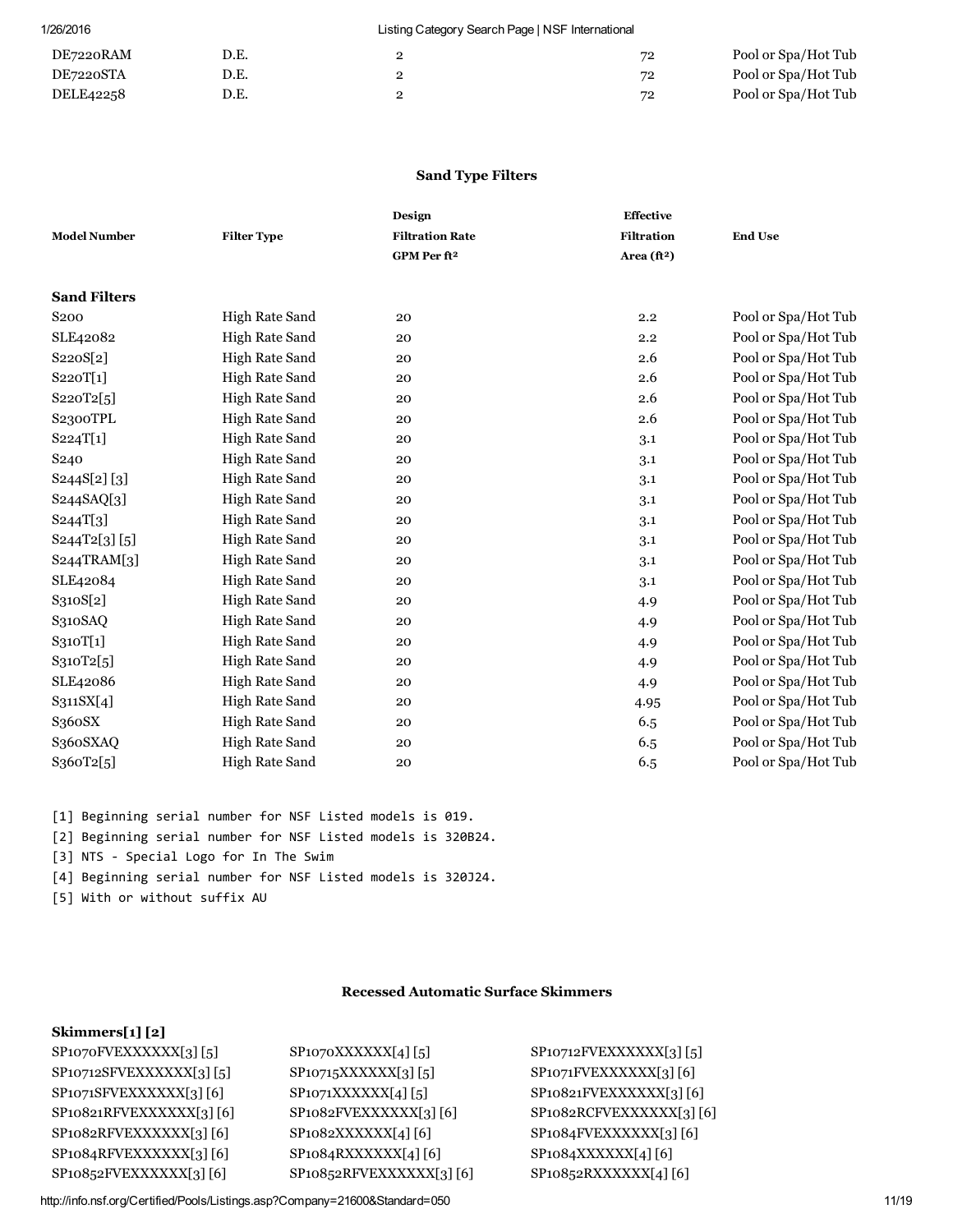| SP10852XXXXXX[4][6]  | $SP1085$ $FVEXXXXX$ [3] [6] | $SP1085$ RFVEXXXXXX[3][6] |
|----------------------|-----------------------------|---------------------------|
| $SP1085RXXXXXI4$ [6] | SP1085XXXXX[4][6]           | WG10712SFVXXXXXX[3]       |

- [1] XXXXXX ‐ 1 to 6 character suffix indicating extra fittings supplied or port configurations.
- [2] Certified for a maximum flow rate of 55 gpm.
- [3] Commercial use or residential use. FVE suffix indicates use of a float valve and an equalizer valve within the skimmer.
- [4] Residential use only.
- [5] SP1070 series skimmers require cover WG1070C to meet the UV exposure, structural integrity, and cleanability requirements of NSF/ANSI 50.
- [6] SP1080 series skimmers require cover WG1082E to meet the UV exposure, structural integrity, and cleanability requirements of NSF/ANSI 50.

#### Pumps

#### MaxFlo II Series Self-Priming Pumps[1] [2] [3] [4]

| SP2705X7      | SP2707X10[5]  | SP2707X102[5] |
|---------------|---------------|---------------|
| SP2710X15[5]  | SP2710X152[5] | SP2715X20[5]  |
| SP2715X202[5] |               |               |

- [1] Certified for pool and spa end use.
- [2] Self-prime with 1.5" pipe.
- [3] With or without suffix EE.
- EE ‐ Energy efficient
- [4] All Max-Flo II models include 1 1/2" x 2" CPVC unions.
- [5] With quiet impeller.

#### MaxFlo XL Series Self-Priming Pumps[1] [3] [6] [7]

| SP2300[8]       | SP2302[8][9] | SP2305X7     |
|-----------------|--------------|--------------|
| SP2305X7EESP[5] | SP2307X10 5  | SP2307X102 5 |
| SP2310X15[5]    | SP2310X152 5 | SP23115 8    |
| SP23115VSP[10]  | SP2315X20[5] | SP2315X202 5 |
| SW3115[10]      |              |              |

- [1] Certified for pool and spa end use.
- [3] With or without suffix EE.
- EE ‐ Energy efficient
- [5] With quiet impeller.
- [6] Self‐prime with 2" pipe.
- [7] All Max-Flo XL models include 1 1/2" x 2" CPVC unions.
- [8] With or without suffix VSP (Variable Speed Pump).
- [9] With or without suffix VSPND (variable speed pump w/controller interface).
- [10] Same unit as SP2310x15 but will display the logo EnergyFlo/Swim Pro.

#### Self-Priming Centrifugal Pumps [11]

| <b>RS1000</b> | RS1500                                                 | RS2000    | RS2500                                                              | RS3000          | RS750                              | SP2600[8] [12]               |
|---------------|--------------------------------------------------------|-----------|---------------------------------------------------------------------|-----------------|------------------------------------|------------------------------|
| SP2600X5[12]  | $SP2602[8]$ [12]                                       | SP2605112 | SP2605X7[12]                                                        | SP2607[12] [13] | SP2607X10[12] [13] SP2610[12] [13] |                              |
|               | SP2610X15[12] [13] SP26115VSP[12] [13] SP2615[12] [13] |           | SP2615X20[12] [13] SP2621[12] [13]                                  |                 | SP2621X25[12] [13] SP28000X5[12]   |                              |
| SP2805X7[12]  |                                                        |           | SP2807X10[12] [13] SP2810X15[12] [13] SP2815X20[12] [13] SP3005[12] |                 | $SP3005X7 12 $                     | SP <sub>3007</sub> [12] [13] |

http://info.nsf.org/Certified/Pools/Listings.asp?Company=21600&Standard=050 12/19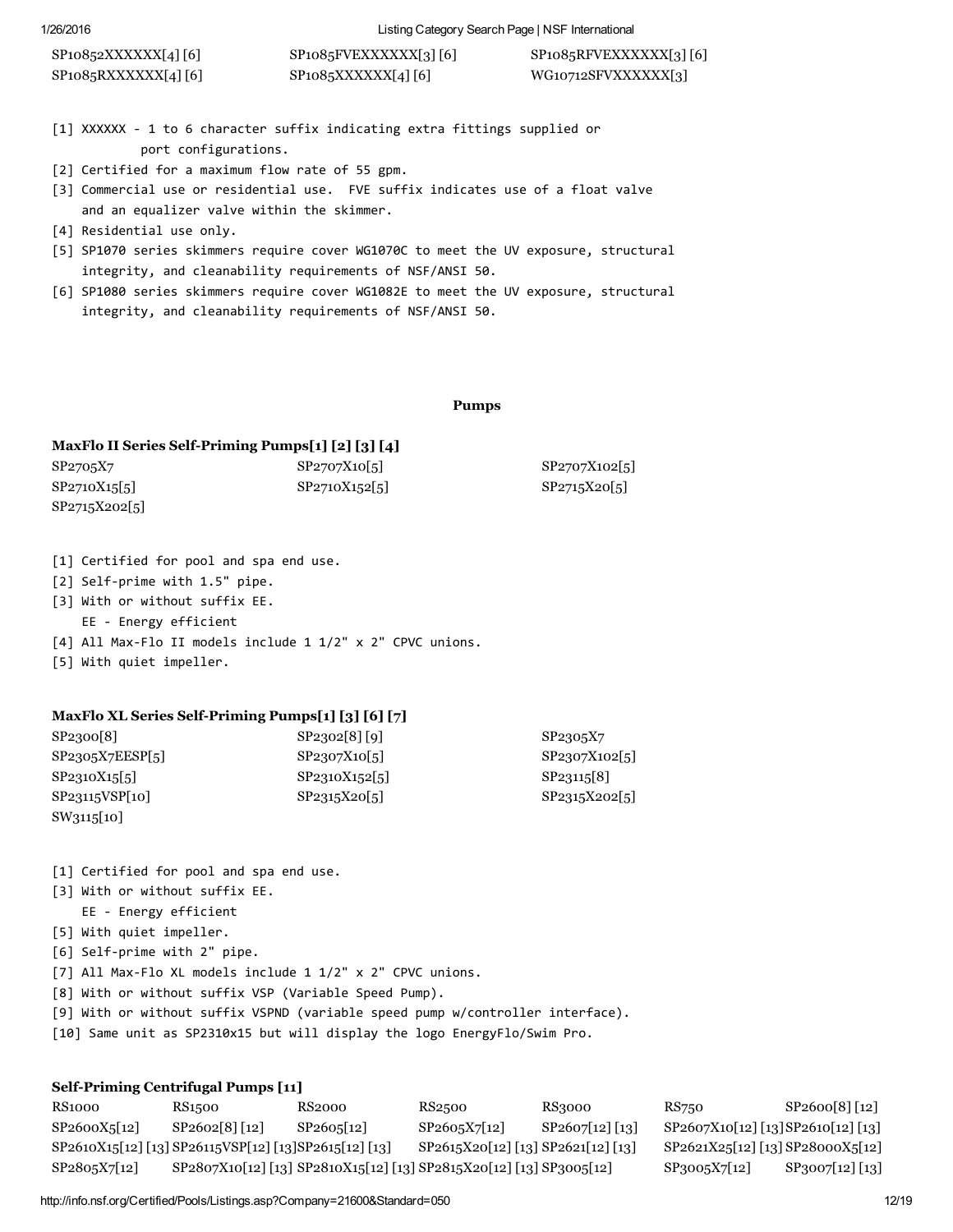SP3007X10[12] [13]SP3010[12] [13] SP3010X15[12] [13] SP3015[12] [13] SP3015X20[12] [13] SP3020[12] [13] SP3020X25[12] [13] SP3025[12] SP3025X30[12] SP3105[12] SP3105X7[12] SP3107[12] [13] SP3107X10[12] [13] SP3110[12] [13] SP3110X15[12] [13] SP3115[12] [13] SP3115X15[12] [13] SP3120[12] [13] SP3120X25[12] [13] SPLE40010[12] SPLE40012[12] [13] SPLE40014[12] [13]SPLE40016[12] [13] SPLE40018[12] [13]SPLE40020[12] [13]SPLE40046[12] [13]SPLE40047[12] [13]SPLE40048[12] [13]

[8] With or without suffix VSP (Variable Speed Pump).

[11] Series 2600 with or without suffix EE and Series 3000 pumps with or without suffixes EE,

- AQ, BLK, and RAM.
- AQ ‐ Beige pump housing and motor
- AZ ‐ Threaded strainer housing cover
- BH Special logo for Blue Haven, Inc.
- BLK ‐ Black motor
- CA ‐ Labeled for sale in California
- CP ‐ Special logo for California Pools
- EE ‐ Energy efficient
- FL ‐ Gold motor
- NTS ‐ Special logo for In The Swim
- RAM ‐ RAM chemical label
- UN ‐ Provided with union couplings
- [12] Suffix numbers denote cycle and phase.
- [13] With or without suffixes 2 or 2S.

#### Valves

| <b>Multiport Valves[1]</b> |       |       |       |         |         |
|----------------------------|-------|-------|-------|---------|---------|
| SP <sub>710</sub> X        | SP712 | SP714 | SP715 | SP716XX | SP740DE |

[1] With or without suffix letter(s) and/or number(s) indicating description or parts, metric threads, or mounting parts.

#### Cartridge and High Permeability Type Filters

| <b>Model Number</b>                     | <b>Filter Type</b> | Design<br><b>Filtration Rate</b><br>GPM Per ft <sup>2</sup> | <b>Effective</b><br><b>Filtration</b><br>Area $(ft^2)$ | <b>End Use</b>      |
|-----------------------------------------|--------------------|-------------------------------------------------------------|--------------------------------------------------------|---------------------|
| Star Clear Cartridge Filters[1] [2] [3] |                    |                                                             |                                                        |                     |
| C250[4]                                 | Cartridge          | $\mathbf{1}$                                                | 25                                                     | Pool or Spa/Hot Tub |
| C250[5]                                 | Cartridge          | .375                                                        | 25                                                     | Pool or Spa/Hot Tub |
| C <sub>5</sub> oo[4]                    | Cartridge          | $\mathbf{1}$                                                | 50                                                     | Pool or Spa/Hot Tub |
| C <sub>5</sub> oo[5]                    | Cartridge          | .375                                                        | 50                                                     | Pool or Spa/Hot Tub |
| CLE42032 <sup>[4]</sup>                 | Cartridge          | $\mathbf{1}$                                                | 50                                                     | Pool or Spa/Hot Tub |
| CLE42032[5]                             | Cartridge          | .375                                                        | 50                                                     | Pool or Spa/Hot Tub |
| $C_{75}O[4]$                            | Cartridge          | $\mathbf{1}$                                                | 75                                                     | Pool or Spa/Hot Tub |
| C <sub>75</sub> o[5]                    | Cartridge          | .375                                                        | 75                                                     | Pool or Spa/Hot Tub |
| C100[4][6]                              | Cartridge          | $\mathbf{1}$                                                | 100                                                    | Pool or Spa/Hot Tub |
| C100[5][6]                              | Cartridge          | .375                                                        | 100                                                    | Pool or Spa/Hot Tub |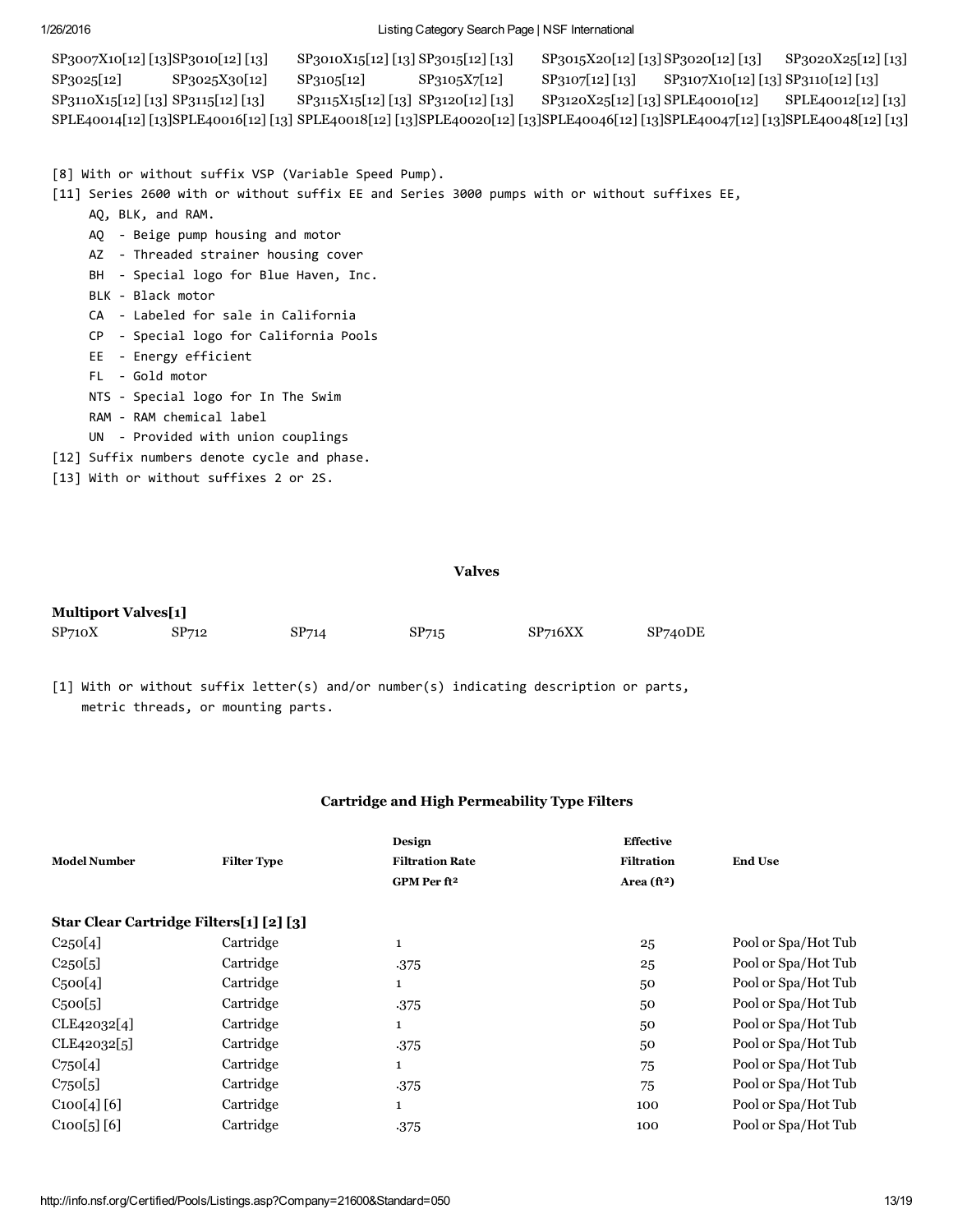[1] BLK ‐ Black base and collar

| [2] Maximum Pressure Loss |  |  |  |
|---------------------------|--|--|--|
|---------------------------|--|--|--|

| Flow Rate | Static Pressure | Total Pressure |
|-----------|-----------------|----------------|
| gpm/sq ft | Loss, psig      | Loss, psi      |
| . 375     |                 | 5.2            |

[3] With or without "MB" suffix for Microban.

- [4] Residential
- [5] Public

[6] NSF Listed units have a beginning serial number of 320F30.

### Star Clear Plus Cartridge Filters[1] [3]

| $C_{751}[4]$ | Cartridge | $\mathbf{1}$ | 75      | Pool or Spa/Hot Tub |
|--------------|-----------|--------------|---------|---------------------|
| $C_{751}[5]$ | Cartridge | .375         | 75      | Pool or Spa/Hot Tub |
| C7512[4]     | Cartridge | $\mathbf{1}$ | 75      | Pool or Spa/Hot Tub |
| C7512[5]     | Cartridge | .375         | 75      | Pool or Spa/Hot Tub |
| C7512BH[4]   | Cartridge | $\mathbf{1}$ | 75      | Pool or Spa/Hot Tub |
| C7512BH[5]   | Cartridge | .375         | 75      | Pool or Spa/Hot Tub |
| C751BH[4]    | Cartridge | $\mathbf{1}$ | 75      | Pool or Spa/Hot Tub |
| C751BH[5]    | Cartridge | .375         | 75      | Pool or Spa/Hot Tub |
| C900[4]      | Cartridge | $\mathbf{1}$ | 90      | Pool or Spa/Hot Tub |
| C900[5]      | Cartridge | .375         | 90      | Pool or Spa/Hot Tub |
| C9002[4]     | Cartridge | $\mathbf{1}$ | 90      | Pool or Spa/Hot Tub |
| C9002[5]     | Cartridge | .375         | 90      | Pool or Spa/Hot Tub |
| C9002AQ[4]   | Cartridge | $\mathbf{1}$ | 90      | Pool or Spa/Hot Tub |
| C9002AQ[5]   | Cartridge | .375         | 90      | Pool or Spa/Hot Tub |
| C9002SBH[4]  | Cartridge | $\mathbf{1}$ | 90      | Pool or Spa/Hot Tub |
| C9002SBH[5]  | Cartridge | .375         | 90      | Pool or Spa/Hot Tub |
| CLE42031[4]  | Cartridge | $\mathbf{1}$ | 90      | Pool or Spa/Hot Tub |
| CLE42031[5]  | Cartridge | .375         | 90      | Pool or Spa/Hot Tub |
| C1200[4]     | Cartridge | $\mathbf{1}$ | 120     | Pool or Spa/Hot Tub |
| C1200[5]     | Cartridge | .375         | 120     | Pool or Spa/Hot Tub |
| C12002[4]    | Cartridge | $\mathbf{1}$ | 120     | Pool or Spa/Hot Tub |
| C12002[5]    | Cartridge | .375         | 120     | Pool or Spa/Hot Tub |
| C12002AQ[4]  | Cartridge | $\mathbf{1}$ | 120     | Pool or Spa/Hot Tub |
| C12002AQ[5]  | Cartridge | .375         | 120     | Pool or Spa/Hot Tub |
| C12002SBH[4] | Cartridge | $\mathbf{1}$ | 120     | Pool or Spa/Hot Tub |
| C12002SBH[5] | Cartridge | .375         | 120     | Pool or Spa/Hot Tub |
| CLE42034[4]  | Cartridge | $\mathbf{1}$ | 120     | Pool or Spa/Hot Tub |
| CLE42034[5]  | Cartridge | .375         | 120     | Pool or Spa/Hot Tub |
| C1502[4]     | Cartridge | $\mathbf{1}$ | 150     | Pool or Spa/Hot Tub |
| C1502[5]     | Cartridge | .375         | 150     | Pool or Spa/Hot Tub |
| C1750[4]     | Cartridge | $\mathbf{1}$ | 175     | Pool or Spa/Hot Tub |
| C1750[5]     | Cartridge | .375         | 175     | Pool or Spa/Hot Tub |
| C17502[4]    | Cartridge | $\mathbf{1}$ | 175     | Pool or Spa/Hot Tub |
| C17502[5]    | Cartridge | .375         | 175     | Pool or Spa/Hot Tub |
| C17502AQ[4]  | Cartridge | 1            | $175\,$ | Pool or Spa/Hot Tub |
| C17502AQ[5]  | Cartridge | .375         | 175     | Pool or Spa/Hot Tub |
| C17502S[4]   | Cartridge | $\mathbf{1}$ | 175     | Pool or Spa/Hot Tub |
| C17502S[5]   | Cartridge | .375         | 175     | Pool or Spa/Hot Tub |
| C17502SBH[4] | Cartridge | $\mathbf{1}$ | 175     | Pool or Spa/Hot Tub |
| C17502SBH[5] | Cartridge | .375         | 175     | Pool or Spa/Hot Tub |
| CLE42035[4]  | Cartridge | $\mathbf{1}$ | 175     | Pool or Spa/Hot Tub |
| CLE42035[5]  | Cartridge | .375         | 175     | Pool or Spa/Hot Tub |
| C17502SH[4]  | Cartridge | $\mathbf{1}$ | 190     | Pool or Spa/Hot Tub |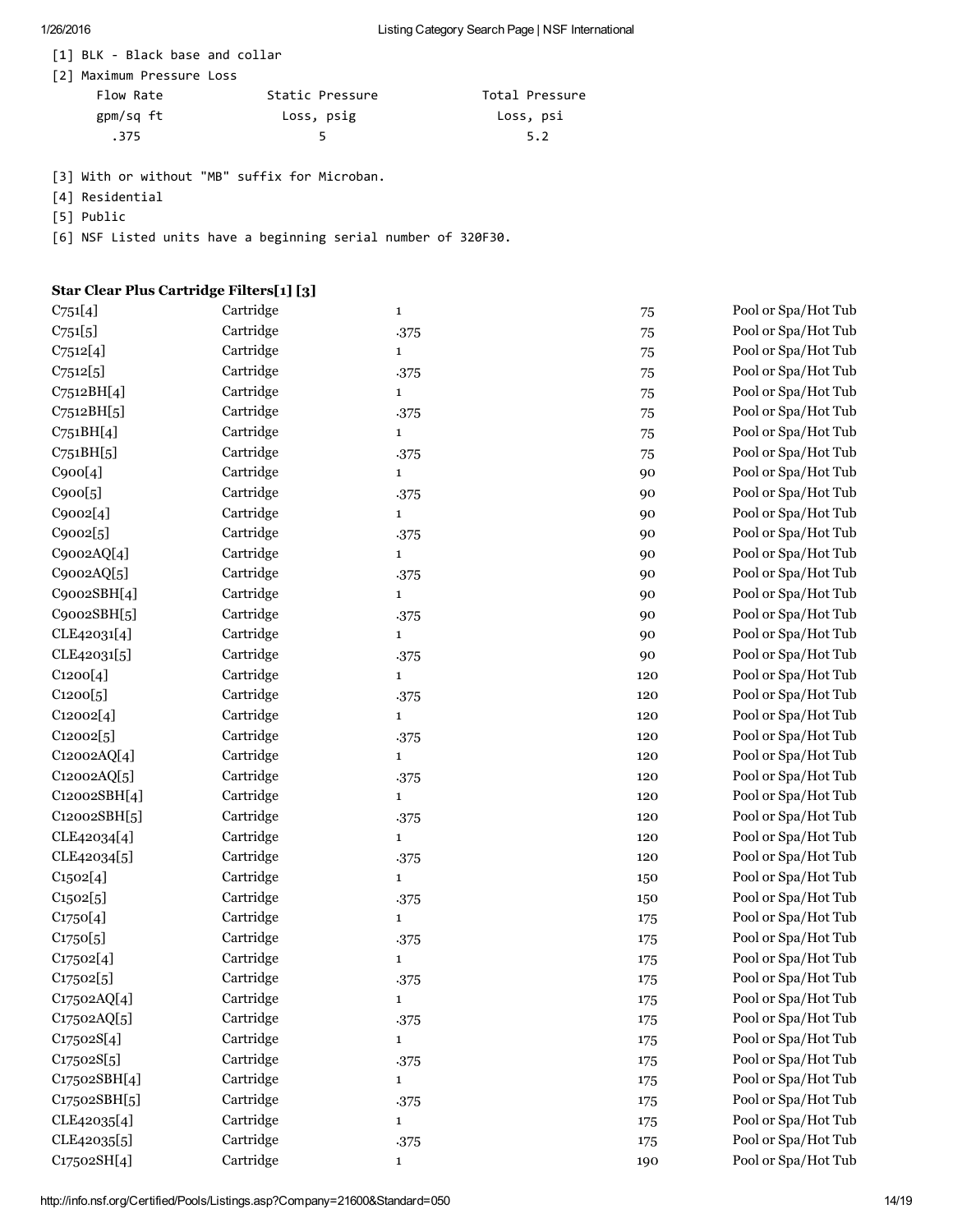| C17502SH[5]  | Cartridge | .375 | 190 | Pool or Spa/Hot Tub |
|--------------|-----------|------|-----|---------------------|
| C19002S[4]   | Cartridge |      | 190 | Pool or Spa/Hot Tub |
| C19002S[5]   | Cartridge | .375 | 190 | Pool or Spa/Hot Tub |
| C19002SBH[4] | Cartridge |      | 190 | Pool or Spa/Hot Tub |
| C19002SBH[5] | Cartridge | .375 | 190 | Pool or Spa/Hot Tub |
| C2002[4]     | Cartridge |      | 200 | Pool or Spa/Hot Tub |
| $C_{20025}$  | Cartridge | .375 | 200 | Pool or Spa/Hot Tub |

[1] BLK ‐ Black base and collar

[3] With or without "MB" suffix for Microban.

[4] Residential

[5] Public

#### Super Star Clear Cartridge Filters[1]

| C2000[5]                   | Cartridge | .375      | 200 | Pool or Spa/Hot Tub |
|----------------------------|-----------|-----------|-----|---------------------|
| C2000AQ[4][5]              | Cartridge | .375      | 200 | Pool or Spa/Hot Tub |
| C3000[4][5]                | Cartridge | .375      | 300 | Pool or Spa/Hot Tub |
| C3000AQ[4][5]              | Cartridge | .375      | 300 | Pool or Spa/Hot Tub |
| C <sub>3</sub> 000S[5]     | Cartridge | .375      | 300 | Pool or Spa/Hot Tub |
| CLE42036[4] [5]            | Cartridge | .375      | 300 | Pool or Spa/Hot Tub |
| C3000BH[4][5]              | Cartridge | .375      | 325 | Pool or Spa/Hot Tub |
| $C_{3}000H[4][5]$          | Cartridge | .375      | 325 | Pool or Spa/Hot Tub |
| C4000[4][5]                | Cartridge | .375      | 400 | Pool or Spa/Hot Tub |
| C4000AQ[4][5]              | Cartridge | .375      | 400 | Pool or Spa/Hot Tub |
| C4000CP[4][5]              | Cartridge | .375      | 400 | Pool or Spa/Hot Tub |
| C4000S[4][5]               | Cartridge | .375      | 400 | Pool or Spa/Hot Tub |
| C <sub>4</sub> 000H[4][5]  | Cartridge | .375      | 450 | Pool or Spa/Hot Tub |
| C4500[4][5]                | Cartridge | .375      | 450 | Pool or Spa/Hot Tub |
| $C_{5}000[4][5]$           | Cartridge | $\cdot 3$ | 500 | Pool or Spa/Hot Tub |
| $C_5$ 000AQ[4][5]          | Cartridge | $\cdot 3$ | 500 | Pool or Spa/Hot Tub |
| $C_{55}$ ooSTA $[4]$ $[5]$ | Cartridge | $\cdot 3$ | 500 | Pool or Spa/Hot Tub |
| C5000H[4][5]               | Cartridge | $\cdot$ 3 | 550 | Pool or Spa/Hot Tub |
| $C_{55}$ oo $[4]$ $[5]$    | Cartridge | $\cdot 3$ | 550 | Pool or Spa/Hot Tub |

- [1] BLK ‐ Black base and collar
- [4] Residential
- [5] Public

### Swim Clear Cartridge Filters[3]

| C100S[7]              | Cartridge | .375 |
|-----------------------|-----------|------|
| C150S[7]              | Cartridge | .375 |
| C200S[7]              | Cartridge | .375 |
| C <sub>2020</sub>     | Cartridge | .375 |
| C <sub>2020</sub> AO  | Cartridge | .375 |
| C2020CP               | Cartridge | .375 |
| C <sub>2020</sub> RAM | Cartridge | .375 |
| C <sub>2020</sub> STA | Cartridge | .375 |
| C <sub>2025</sub>     | Cartridge | .375 |
| C <sub>2025</sub> AO  | Cartridge | .375 |
| C2025CP               | Cartridge | .375 |
| $C2025$ RAM           | Cartridge | .375 |
| C <sub>2025</sub> STA | Cartridge | .375 |
| C <sub>20</sub> 30    | Cartridge | -375 |

100 Pool or Spa/Hot Tub 150 Pool or Spa/Hot Tub 200 Pool or Spa/Hot Tub 200 Pool or Spa/Hot Tub 200 Pool or Spa/Hot Tub 200 Pool or Spa/Hot Tub 200 Pool or Spa/Hot Tub 200 Pool or Spa/Hot Tub 225 Pool or Spa/Hot Tub 225 Pool or Spa/Hot Tub 225 Pool or Spa/Hot Tub 225 Pool or Spa/Hot Tub 225 Pool or Spa/Hot Tub 225 Pool or Spa/Hot Tub

http://info.nsf.org/Certified/Pools/Listings.asp?Company=21600&Standard=050 15/19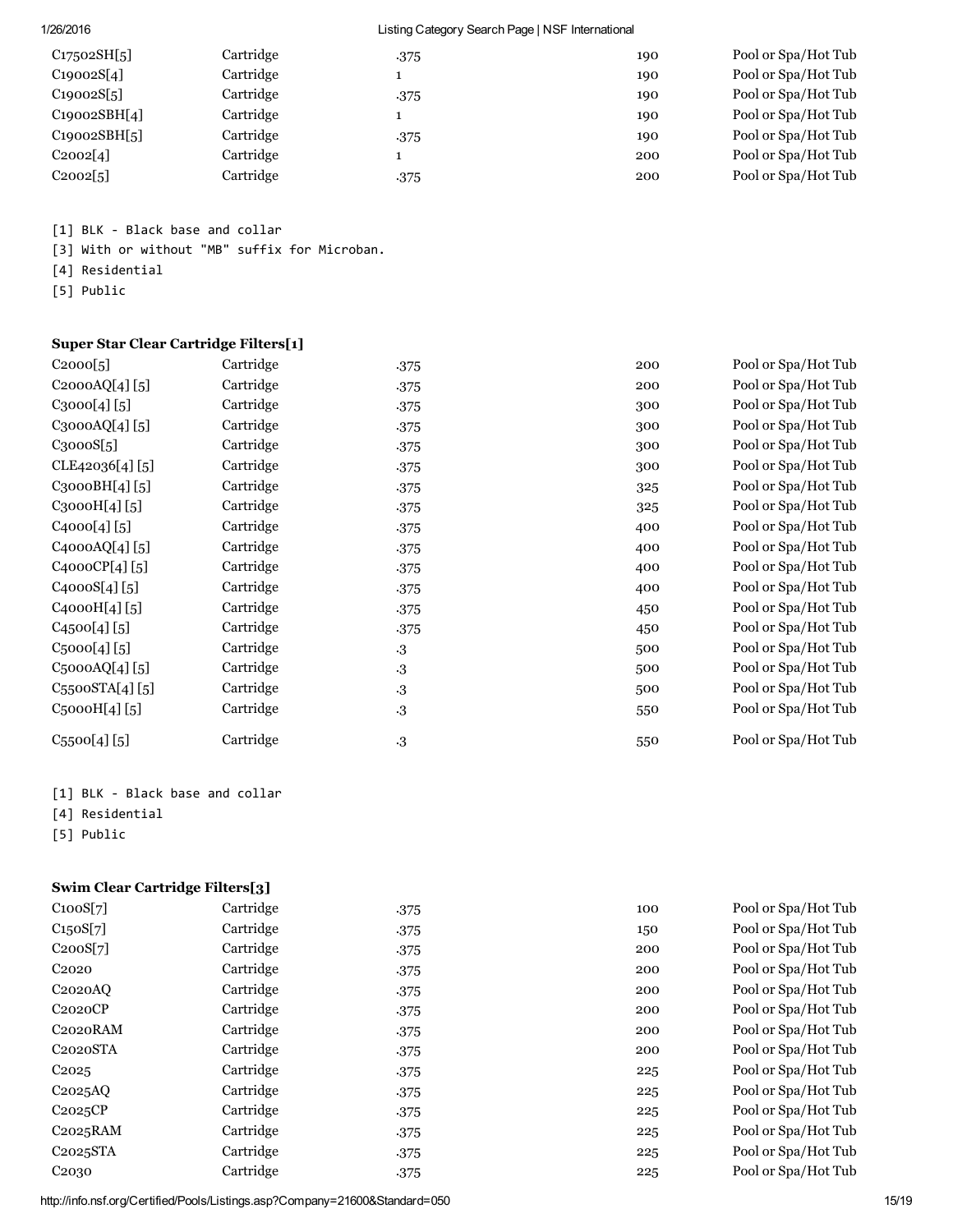| C225SBHMB                         | Cartridge | .375                   | 225 | Pool or Spa/Hot Tub |
|-----------------------------------|-----------|------------------------|-----|---------------------|
| C3020                             | Cartridge | .375                   | 300 | Pool or Spa/Hot Tub |
| C3020AQ                           | Cartridge | .375                   | 300 | Pool or Spa/Hot Tub |
| C3020CP                           | Cartridge | .375                   | 300 | Pool or Spa/Hot Tub |
| C3020RAM                          | Cartridge | .375                   | 300 | Pool or Spa/Hot Tub |
| C3020STA                          | Cartridge | .375                   | 300 | Pool or Spa/Hot Tub |
| CLE42236                          | Cartridge | .375                   | 300 | Pool or Spa/Hot Tub |
| C3025                             | Cartridge | .375                   | 325 | Pool or Spa/Hot Tub |
| C3025AQ                           | Cartridge | .375                   | 325 | Pool or Spa/Hot Tub |
| C3025CP                           | Cartridge | .375                   | 325 | Pool or Spa/Hot Tub |
| C3025RAM                          | Cartridge | .375                   | 325 | Pool or Spa/Hot Tub |
| C3025STA                          | Cartridge | .375                   | 325 | Pool or Spa/Hot Tub |
| C3030                             | Cartridge | .375                   | 325 | Pool or Spa/Hot Tub |
| C <sub>4020</sub>                 | Cartridge | .375                   | 400 | Pool or Spa/Hot Tub |
| C4020AQ                           | Cartridge | .375                   | 400 | Pool or Spa/Hot Tub |
| C4020RAM                          | Cartridge | .375                   | 400 | Pool or Spa/Hot Tub |
| C4020STA                          | Cartridge | .375                   | 400 | Pool or Spa/Hot Tub |
| C <sub>4025</sub>                 | Cartridge | .375                   | 425 | Pool or Spa/Hot Tub |
| C <sub>4</sub> 025AQ              | Cartridge | .375                   | 425 | Pool or Spa/Hot Tub |
| C <sub>4</sub> 02 <sub>5</sub> CP | Cartridge | .375                   | 425 | Pool or Spa/Hot Tub |
| C <sub>4025</sub> RAM             | Cartridge | .375                   | 425 | Pool or Spa/Hot Tub |
| C4025STA                          | Cartridge | .375                   | 425 | Pool or Spa/Hot Tub |
| C <sub>4020</sub> H               | Cartridge | .375                   | 450 | Pool or Spa/Hot Tub |
| C <sub>4030</sub>                 | Cartridge | .375                   | 450 | Pool or Spa/Hot Tub |
| C <sub>4520</sub>                 | Cartridge | .375                   | 450 | Pool or Spa/Hot Tub |
| C4520BH                           | Cartridge | .375                   | 450 | Pool or Spa/Hot Tub |
| C <sub>452</sub> oCP              | Cartridge | .375                   | 450 | Pool or Spa/Hot Tub |
| C <sub>452</sub> oSTA             | Cartridge | .375                   | 450 | Pool or Spa/Hot Tub |
| C <sub>453</sub> oBHMB            | Cartridge | .375                   | 450 | Pool or Spa/Hot Tub |
| C <sub>5020</sub>                 | Cartridge | $\cdot 3$              | 500 | Pool or Spa/Hot Tub |
| C5020AQ                           | Cartridge | $\cdot 3$              | 500 | Pool or Spa/Hot Tub |
| C5020CP                           | Cartridge | $\cdot 3$              | 500 | Pool or Spa/Hot Tub |
| C5020RAM                          | Cartridge | $\cdot$ 3              | 500 | Pool or Spa/Hot Tub |
| C5020STA                          | Cartridge | $\cdot$ 3              | 500 | Pool or Spa/Hot Tub |
| C <sub>5025</sub>                 | Cartridge | $\cdot$ 3              | 525 | Pool or Spa/Hot Tub |
| C5025AQ                           | Cartridge | $\cdot 3$              | 525 | Pool or Spa/Hot Tub |
| C5025CP                           | Cartridge | $\cdot 3$              | 525 | Pool or Spa/Hot Tub |
| C5025RAM                          | Cartridge | $\cdot 3$              | 525 | Pool or Spa/Hot Tub |
| C5025STA                          | Cartridge | $\cdot 3$              | 525 | Pool or Spa/Hot Tub |
| C <sub>5020H</sub>                | Cartridge | $\cdot 3$              | 550 | Pool or Spa/Hot Tub |
| C <sub>5030</sub>                 | Cartridge | $\cdot 3$              | 525 | Pool or Spa/Hot Tub |
| C <sub>5520</sub>                 | Cartridge | $\cdot 3$              | 550 | Pool or Spa/Hot Tub |
| C <sub>552</sub> oBH              | Cartridge | $\cdot 3$              | 550 | Pool or Spa/Hot Tub |
| C5520CP                           | Cartridge | $\cdot 3$              | 550 | Pool or Spa/Hot Tub |
| C5520STA                          | Cartridge | $\cdot 3$              | 550 | Pool or Spa/Hot Tub |
| C <sub>553</sub> oBH              | Cartridge | $\cdot 3$              | 550 | Pool or Spa/Hot Tub |
| C5530BHMB                         | Cartridge |                        | 550 | Pool or Spa/Hot Tub |
| C6060BH                           | Cartridge | $\cdot 3$<br>$\cdot 3$ | 600 | Pool or Spa/Hot Tub |
| C6060MB                           | Cartridge |                        | 600 | Pool or Spa/Hot Tub |
|                                   | Cartridge | $\cdot 3$              |     | Pool or Spa/Hot Tub |
| C7000<br>C <sub>7020</sub>        | Cartridge | $\cdot 3$              | 700 | Pool or Spa/Hot Tub |
|                                   | Cartridge | $\cdot 3$              | 700 |                     |
| $C$ 7020 $AQ$                     |           | $\cdot 3$              | 700 | Pool or Spa/Hot Tub |
| C7020CP                           | Cartridge | $\cdot 3$              | 700 | Pool or Spa/Hot Tub |
| C7020RAM                          | Cartridge | $\cdot 3$              | 700 | Pool or Spa/Hot Tub |
| C7020STA                          | Cartridge | $\cdot 3$              | 700 | Pool or Spa/Hot Tub |
| C7030                             | Cartridge | $\cdot 3$              | 700 | Pool or Spa/Hot Tub |

Pool or Spa/Hot Tub Pool or Spa/Hot Tub Pool or Spa/Hot Tub Pool or Spa/Hot Tub Pool or Spa/Hot Tub Pool or Spa/Hot Tub Pool or Spa/Hot Tub Pool or Spa/Hot Tub Pool or Spa/Hot Tub Pool or Spa/Hot Tub Pool or Spa/Hot Tub Pool or Spa/Hot Tub Pool or Spa/Hot Tub Pool or Spa/Hot Tub Pool or Spa/Hot Tub Pool or Spa/Hot Tub Pool or Spa/Hot Tub Pool or Spa/Hot Tub Pool or Spa/Hot Tub Pool or Spa/Hot Tub Pool or Spa/Hot Tub Pool or Spa/Hot Tub Pool or Spa/Hot Tub Pool or Spa/Hot Tub Pool or Spa/Hot Tub Pool or Spa/Hot Tub Pool or Spa/Hot Tub Pool or Spa/Hot Tub Pool or Spa/Hot Tub Pool or Spa/Hot Tub Pool or Spa/Hot Tub Pool or Spa/Hot Tub Pool or Spa/Hot Tub Pool or Spa/Hot Tub Pool or Spa/Hot Tub Pool or Spa/Hot Tub Pool or Spa/Hot Tub Pool or Spa/Hot Tub Pool or Spa/Hot Tub Pool or Spa/Hot Tub Pool or Spa/Hot Tub Pool or Spa/Hot Tub Pool or Spa/Hot Tub Pool or Spa/Hot Tub Pool or Spa/Hot Tub Pool or Spa/Hot Tub Pool or Spa/Hot Tub Pool or Spa/Hot Tub Pool or Spa/Hot Tub Pool or Spa/Hot Tub Pool or Spa/Hot Tub Pool or Spa/Hot Tub Pool or Spa/Hot Tub Pool or Spa/Hot Tub

Pool or Spa/Hot Tub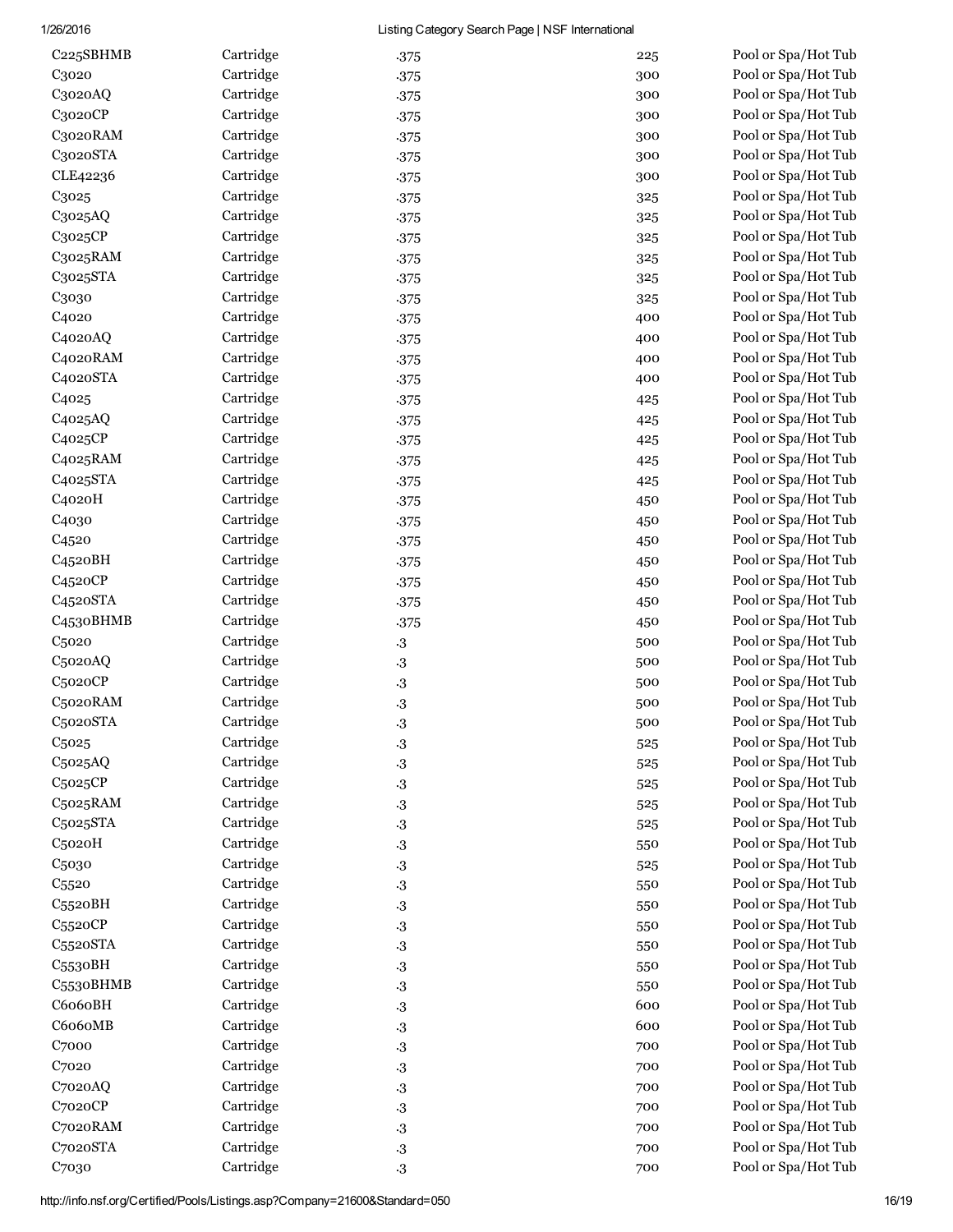| HCF7030C | Cartridge | 700 | Pool or Spa/Hot Tub |
|----------|-----------|-----|---------------------|
|          |           |     |                     |

[3] With or without "MB" suffix for Microban.

[7] May include suffix for private labeling.

#### Flow Through Chemical Feeding Equipment

### Automatic Brominator Feeder[1] [2]

CL220BR

- [1] Follow manufacturer's instructions for the installation and operation of this equipment. Any modifications, including the use of chemicals other than those recommended by the manufacturer, will void the NSF Certification.
- [2] Maximum output rate is 2.45 lbs/day for Pools, and 3.8 lbs/day for Spas utilizing BROM‐A0Gard brand Bactericide‐Algaecide‐Disinfectant‐Bromine Tablets.

#### Automatic Chlorine Feeder[1] [3] [4]

#### CL200XXXX CL220XXXX

- [1] Follow manufacturer's instructions for the installation and operation of this equipment. Any modifications, including the use of chemicals other than those recommended by the manufacturer, will void the NSF Certification.
- [3] XXXX suffix may be one to four characters used to indicate a special combination of fittings supplied or special packaging.
- [4] Maximum output rate is .32 lbs/hr (7.68 lbs/day) available chlorine.

#### Ultraviolet Light Process Equipment

#### UV Generators[1] [2]

| _________________            |                             |                          |
|------------------------------|-----------------------------|--------------------------|
| HydroRite HYR2CSC-UV[3]      | HydroRite HYR2CSC-UV-CUL[3] | HydroRite HYR2CSC-UVO[4] |
| HydroRite HYR2CSC-UVO-CUL[4] | HydroRite HYR2CSUV[3]       | HydroRite HYR2CSUV-03[4] |

- [1] Product has met the requirements of NSF/ANSI 50, Annex H.1: Disinfection Efficacy for the >= 3 log reduction of Enterococcus faecium (ATCC #6569) and Pseudomonas aeruginosa (ATCC #27313). This product is intended for supplemental disinfection and should be used with registered or approved disinfection chemicals to impart residual concentrations in accordance with state or local regulations.
- [2] Certified as UV Process Equipment only.
- [3] UV only lamp
- [4] UV/Ozone Lamp

#### Materials and Components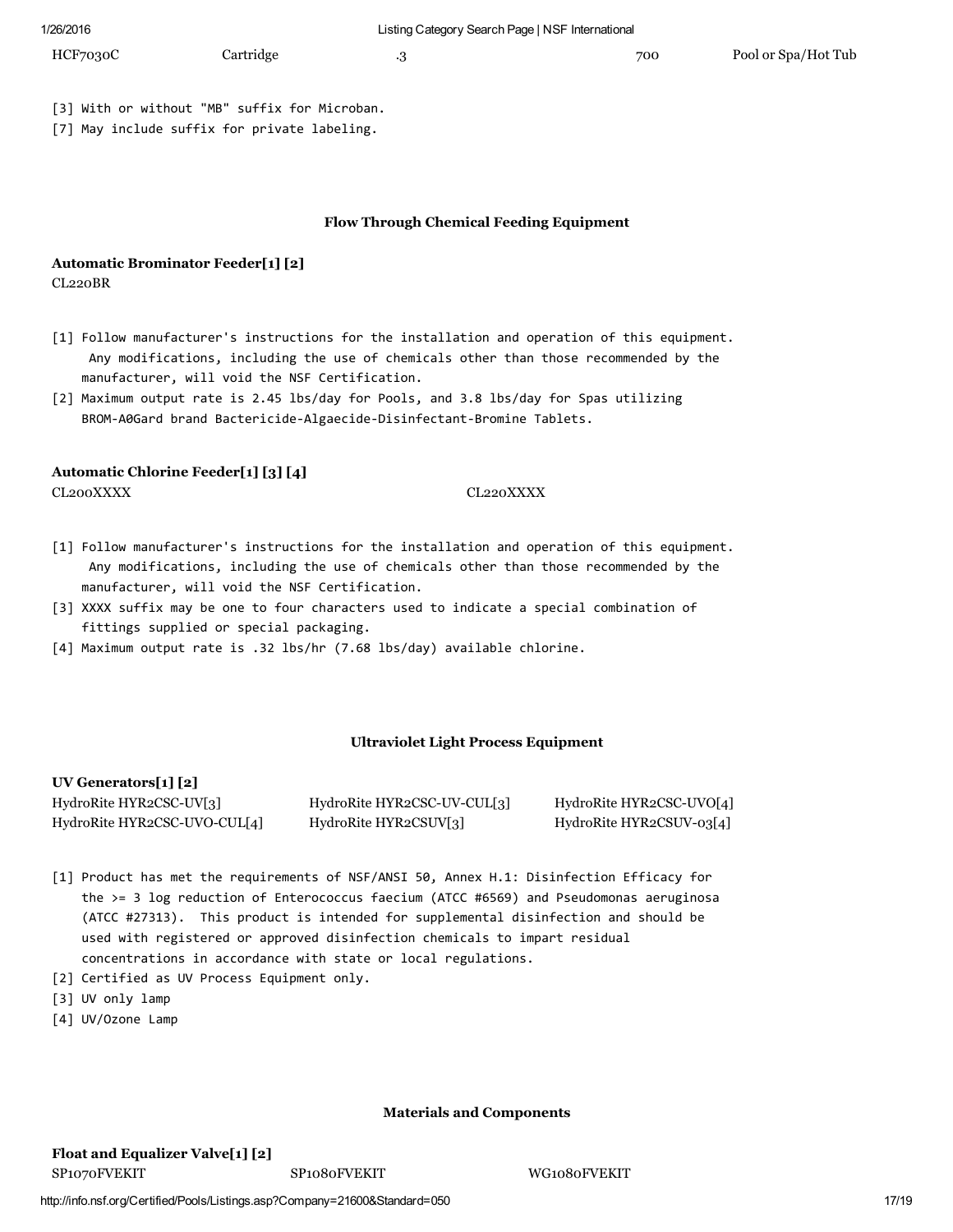- [1] Commercial or Residential Use.
- [2] Unit must be installed with a Certified skimmer for the product to be a complete Listed skimmer.

#### Valves[3]

PSV2S PSV2S2 PSV3S2 PSV3S2

[3] With or without suffix DGR to denote PVC valve body and cover.

### Valves Bodies

PSXV3AS2

PSXV2AS1 PSXV2AS2 PSXV2AS2

Facility : Jiangsu Province, China

#### Recessed Automatic Surface Skimmers

#### Skimmers[1] [2]

| SP1070FVEXXXXXX[3][5]               | SP1070XXXXXX[4][5]      | $SP10712$ FVEXXXXXX[3][5]          |
|-------------------------------------|-------------------------|------------------------------------|
| SP10712SFVEXXXXXX[3][5]             | SP10715XXXXX[3][5]      | SP1071FVEXXXXXX[3][5]              |
| SP1071SFVEXXXXXX[3][5]              | SP1071XXXXX[4][5]       | SP10821FVEXXXXXX[3][6]             |
| SP10821RFVEXXXXXX[6]                | SP1082FVEXXXXXX[6]      | SP1082RCFVEXXXXXX[3][6]            |
| SP <sub>1082</sub> RFVEXXXXXX[3][6] | $SP1082XXXXXI4$ [6]     | SP <sub>1084</sub> FVEXXXXXX[3][6] |
| SP1084RFVEXXXXXX[3][6]              | SP1084RXXXXXX[4][6]     | SP1084XXXXXX[4][6]                 |
| SP10852FVEXXXXXX[3][6]              | SP10852RFVEXXXXXX[3][6] | SP10852RXXXXXX[4][6]               |
| SP10852XXXXX[4][6]                  | SP1085FVEXXXXXX[3][6]   | SP1085RFVEXXXXXX[3][6]             |
| SP1085RXXXXXX[4][6]                 | SP1085XXXXX[4][6]       | WG10712SFVXXXXXX[3]                |

- [1] XXXXXX ‐ 1 to 6 character suffix indicating extra fittings supplied or port configurations.
- [2] Certified for a maximum flow rate of 55 gpm.
- [3] Commercial use or residential use. FVE suffix indicates use of a float valve and an equalizer valve within the skimmer.
- [4] Residential use only.
- [5] SP1070 series skimmers require cover WG1070C to meet the UV exposure, structural integrity, and cleanability requirements of NSF/ANSI 50.
- [6] SP1080 series skimmers require cover WG1082E to meet the UV exposure, structural integrity, and cleanability requirements of NSF/ANSI 50.

#### Valves

#### Check Valves

| $PSCV2S - 11/2" [1]$    | $PSCV2S - 2"[1]$         | $PSCV2S2 - 21/2"$ [1] |
|-------------------------|--------------------------|-----------------------|
| $PSCV2S2 - 2"[1]$       | $PSCV2S2DGR - 21/2" [2]$ | $PSCV2S2DGR - 2"2]$   |
| $PSCV2SDGR - 11/2" [2]$ | $PSCV2SDGR - 2"2]$       |                       |